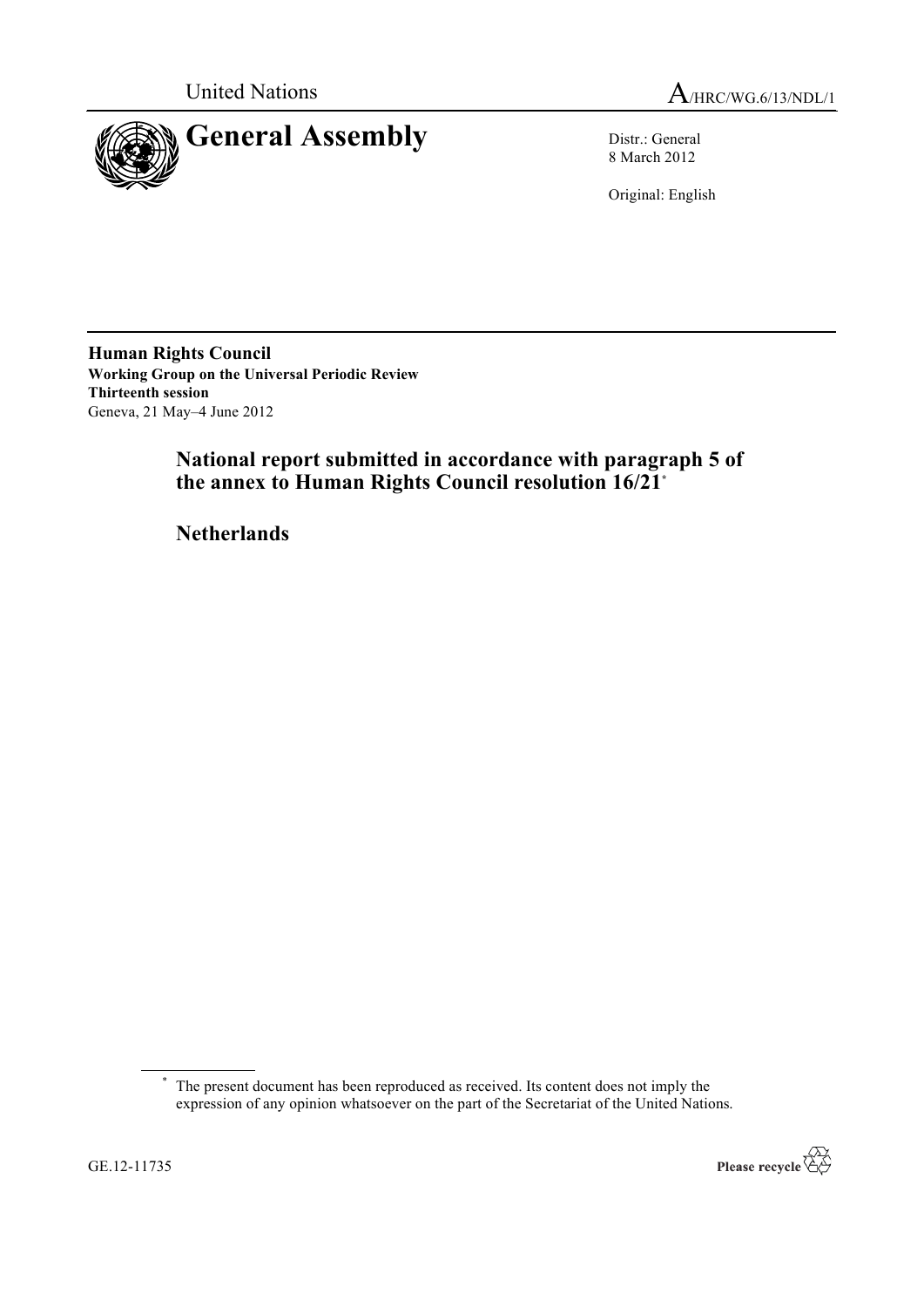# **I. Introduction**

1. As democratic states governed by the rule of law, the countries of the Kingdom attach great importance to the observance and promotion of internationally recognised fundamental rights. Promoting the observance of human rights is a never-ending task. It merits, and receives, constant attention within the national sphere, with a view to improving the human rights situation. The countries of the Kingdom are aware that while the institutional protection of human rights is essential, it is not sufficient as a means of ensuring respect for fundamental rights. What matters is that these rights are observed in practice.

2. The countries of the Kingdom endorse the UPR unreservedly. The UPR does much to improve the human rights situation worldwide, ensuring that every country belonging to the United Nations is looked at once every four years, also meaning that human rights become a subject of political debate. The Netherlands sees the UPR as an ongoing process. For this reason it took the initiative to submit an interim report in 2010 on the recommendations issued in 2008. It intends to continue doing so in the future, and to remain in dialogue with the relevant human rights organisations. The Netherlands also contributes actively to the UPR hearings on other countries.

# **II. Methodology and consultation**

3. This report issued by the Kingdom of the Netherlands was drafted in accordance with the guidelines laid down by the Human Rights Council (A/HRC/DEC/17/119). As a national report, it reflects the human rights situation in all four countries of the Kingdom of the Netherlands: Aruba, Curaçao, St Maarten and the Netherlands. Unless stated otherwise, the text applies to the entire Kingdom of the Netherlands. During the preparation of this report, two consultative meetings were held with non-governmental organisations and agencies set up to protect human rights in the Netherlands: the Equal Treatment Commission, the National Ombudsman, the Children's Ombudsman, and the Data Protection Authority.

4. The first meeting (December 2011) was attended by twenty representatives of different organisations. There was a constructive exchange of views on the various subjects that those present felt should be addressed in the national report. The draft report was then worked out in more detail, taking the views expressed into account. The second meeting (January 2012) led to a constructive dialogue between the officials present and the representatives of organisations regarding the content of the country report and the shadow reports.

# **III. New constitutional relations**

5. Since the previous report, the Kingdom of the Netherlands has undergone constitutional reforms. The reforms relate to the former country of the Netherlands Antilles, which consisted of the islands of Curaçao**,** St Maarten, Bonaire, St Eustatius and Saba. The changes were based on referendums. On 10 October 2010, the Netherlands Antilles ceased to exist as a country.

6. The new structure means that the islands of Curaçao and St Maarten now possess the status of countries within the Kingdom, a status comparable to that of Aruba. Aruba retains the status of country within the Kingdom that it has possessed since 1986. Since 10 October 2010, the Kingdom of The Netherlands consists of four, rather than three, countries of equal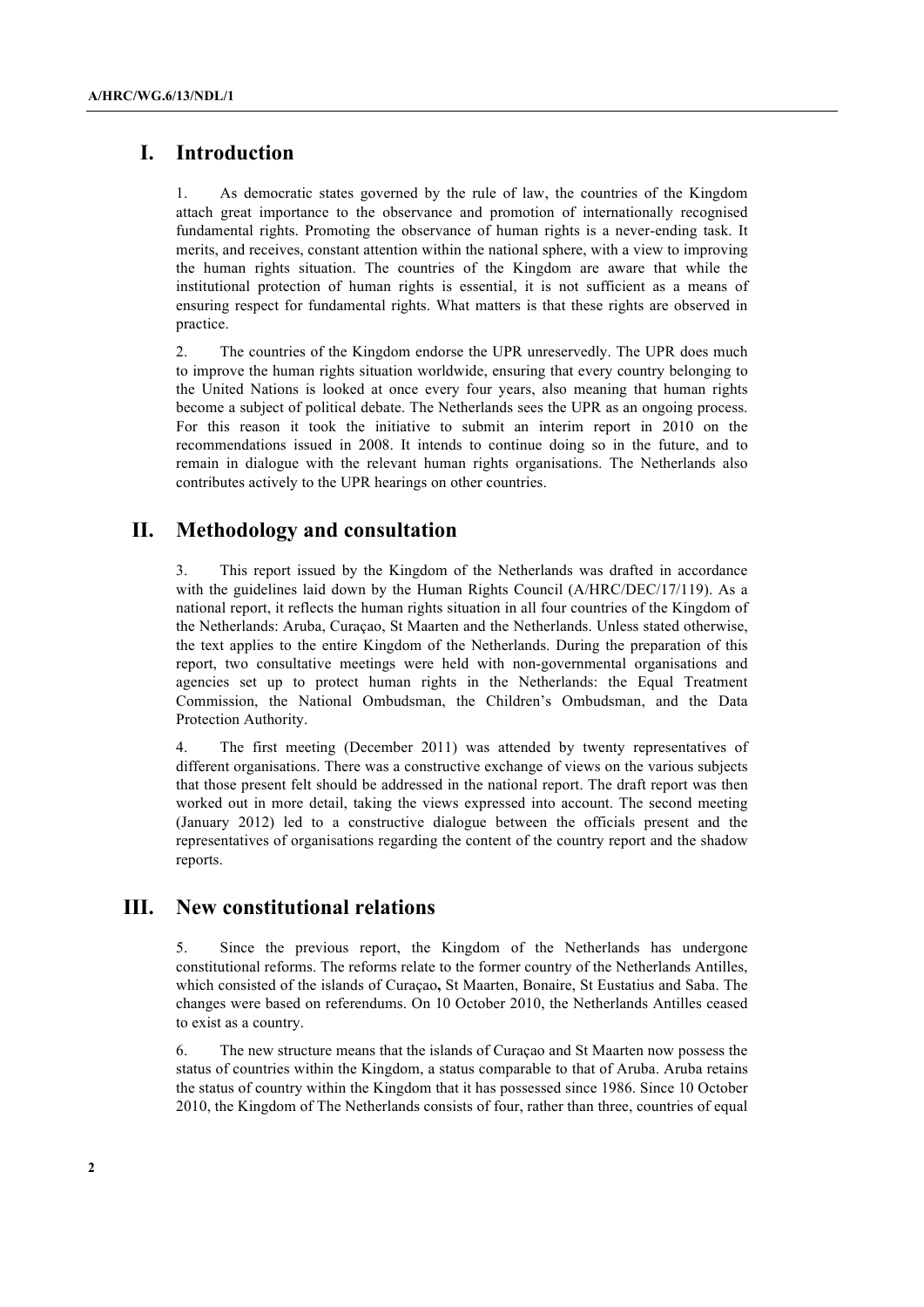status: the Netherlands, Aruba, Curaçao and St Maarten. The other three islands, Bonaire, St Eustatius and Saba have become part of the Netherlands. The Netherlands is now divided into two parts: the European part of the Netherlands and the Caribbean part of the Netherlands (the islands of Bonaire, St Eustatius and Saba).

# **IV. Achievements and best practices**

# **Netherlands Institute for Human Rights**

7. The Netherlands has passed legislation providing for the establishment of a national Institute for Human Rights, which will open in 2012. The Institute will operate in accordance with the Paris Principles. Its objective is to protect human rights, to increase awareness of these rights, and to promote their observance. To achieve these goals it will conduct investigations, report on the human rights situation, and cooperate systematically with civil society organisations and with national, European and other international institutions engaged in the protection of human rights. The Institute will press for:

- ratification, implementation and observance of human rights treaties and the withdrawal of reservations to such treaties;
- implementation and observance of binding resolutions of international organisations on human rights;
- observance of European and other international recommendations on human rights.

8. The Institute will also carry out its responsibilities, with the exception of arriving at findings in the sphere of equal treatment, on Bonaire, St Eustatius and Saba.

9. The Foreign Relations Department of Curaçao is currently preparing the ground for the appointment of a committee to advise the government of Curaçao on the establishment of a human rights institute.

# **Children's Ombudsman in the Netherlands**

10. Since 1 April 2011 the country of the Netherlands has had an Ombudsman specifically for children. The Children's Ombudsman is a new, national institution, which operates independently to promote the observance of the rights of children and young people (up to 18 years of age). It is part of the organisational structure of the National Ombudsman. On 1 April 2011, the House of Representatives installed Mr Marc Dullaert as the first Children's Ombudsman in the Netherlands.

11. The Children's Ombudsman advises Parliament and organisations, and is also responsible for raising the consciousness of children and young people regarding children's rights.

12. The work of the Children's Ombudsman is based on the International Convention on the Rights of the Child, and his responsibilities are defined in the Children's Ombudsman Act:

- to promote respect for the rights of young people on the part of administrative authorities and organisations established under private law;
- to make recommendations, upon request and of his or her own accord, on legislation that impacts on young people's rights;
- to play an active role in informing the public about children's rights;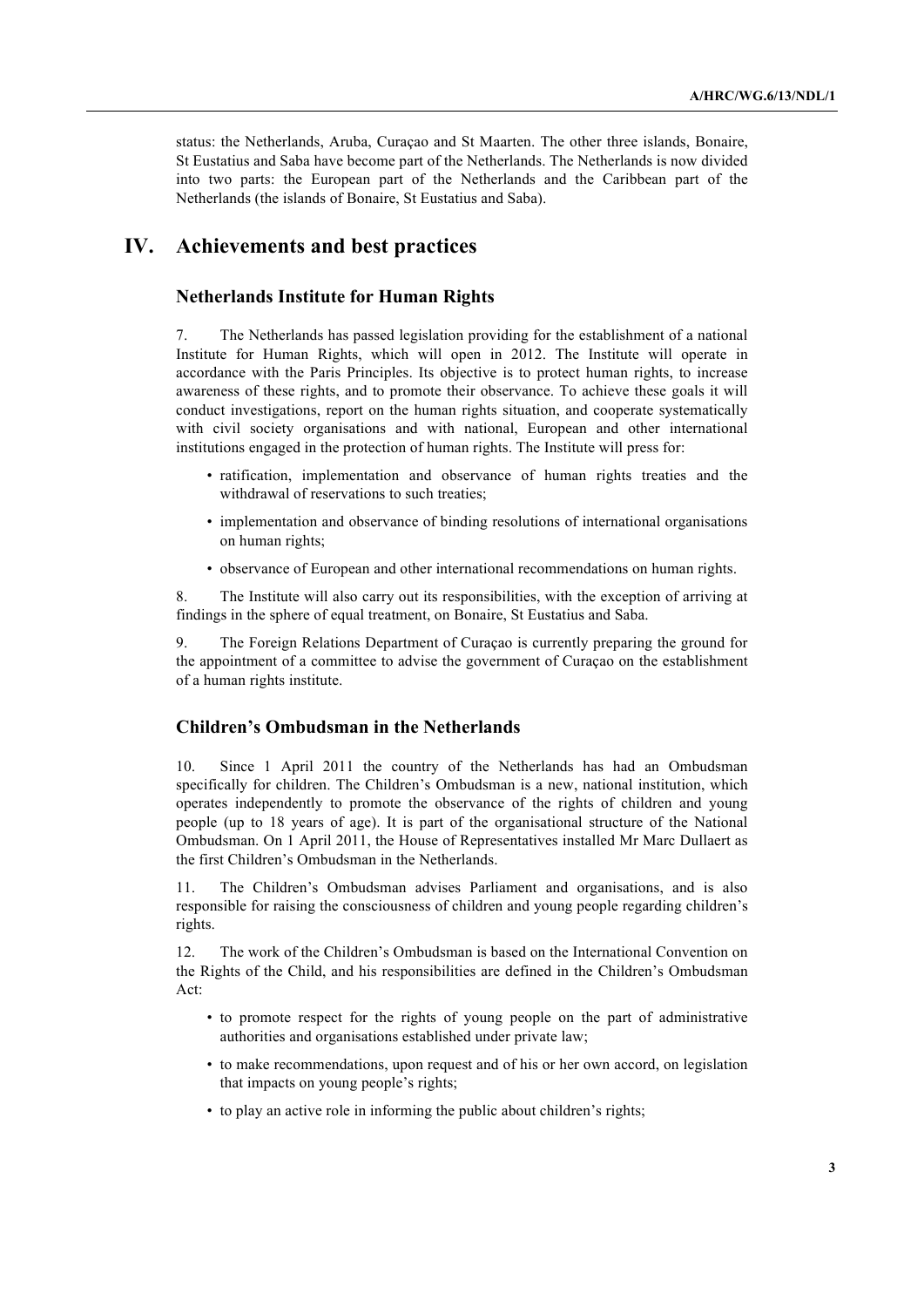- to deal with complaints, not only about administrative authorities, but also about other organisations that are in any way responsible for young people, such as schools, child care and youth care services and hospitals;
- to investigate possible violations of children's rights in the Netherlands.

## **Municipal anti-discrimination services (ADVs) in the Netherlands**

13. An important development within the country of the Netherlands is the advent of municipal anti-discrimination services (ADVs), which became operational in 2009. Every member of the public can now apply to an ADV to report a case of alleged discrimination or ask for help and advice. The act of parliament establishing the ADVs is to be evaluated in 2012.

14. For discrimination to be combated effectively, it is essential that members of the public report cases of alleged discrimination, either to an ADV or to the police. Two largescale, national public information campaigns was organised in 2009 and 2010, to encourage the public to report such cases. The subject of discrimination is discussed in more detail in section 7.

## **Country Ordinance on Compulsory Education in Aruba**

15. In December 2011, Parliament passed the Country Ordinance on Compulsory Education. Compulsory education applies to all children aged over 4 and under 17. The underlying principle is that in order for a child to be properly prepared for personal and social responsibilities that are attached to reaching adulthood, he or she needs to have attended school in the form of approximately two years' kindergarten followed by six years of primary education and at least three years of secondary education.

### **Country Ordinance on Criminal Procedure in Aruba**

16. In recent years, a concerted effort has been made to rapidly modernise legislation on criminal law where necessary, particularly in the area of criminal procedure and detention. As a result, Aruba now has modern legislation based on the human rights conventions, and a number of legislative projects are nearly complete.

17. The Aruban Code of Criminal Procedure has been redrafted and is currently being reviewed by the Advisory Council of Aruba prior to its presentation to the country's parliament in the near future. This legislation will shorten the length of pre-trial detention. Under this new Code a suspect will have the right to be brought before a court within one or two days of his arrest.

# **Criminal Code for the country of Curaçao**

18. With the entry into force on 15 November 2011 of the new Criminal Code of Curaçao, progress has been made on several fronts in the promotion and protection of human rights on Curaçao. One major step forward is the criminalisation of trafficking in human beings. The new Criminal Code makes it possible to impose heavy sentences on those found guilty of this crime. In addition, the death penalty has been abolished. Juvenile criminal law has also been modernised, *inter alia* in the sense that milder penalties apply to young offenders under 16 years of age. Where a young person has committed an indictable offence, the law now provides for them to be sentenced to youth detention, an alternative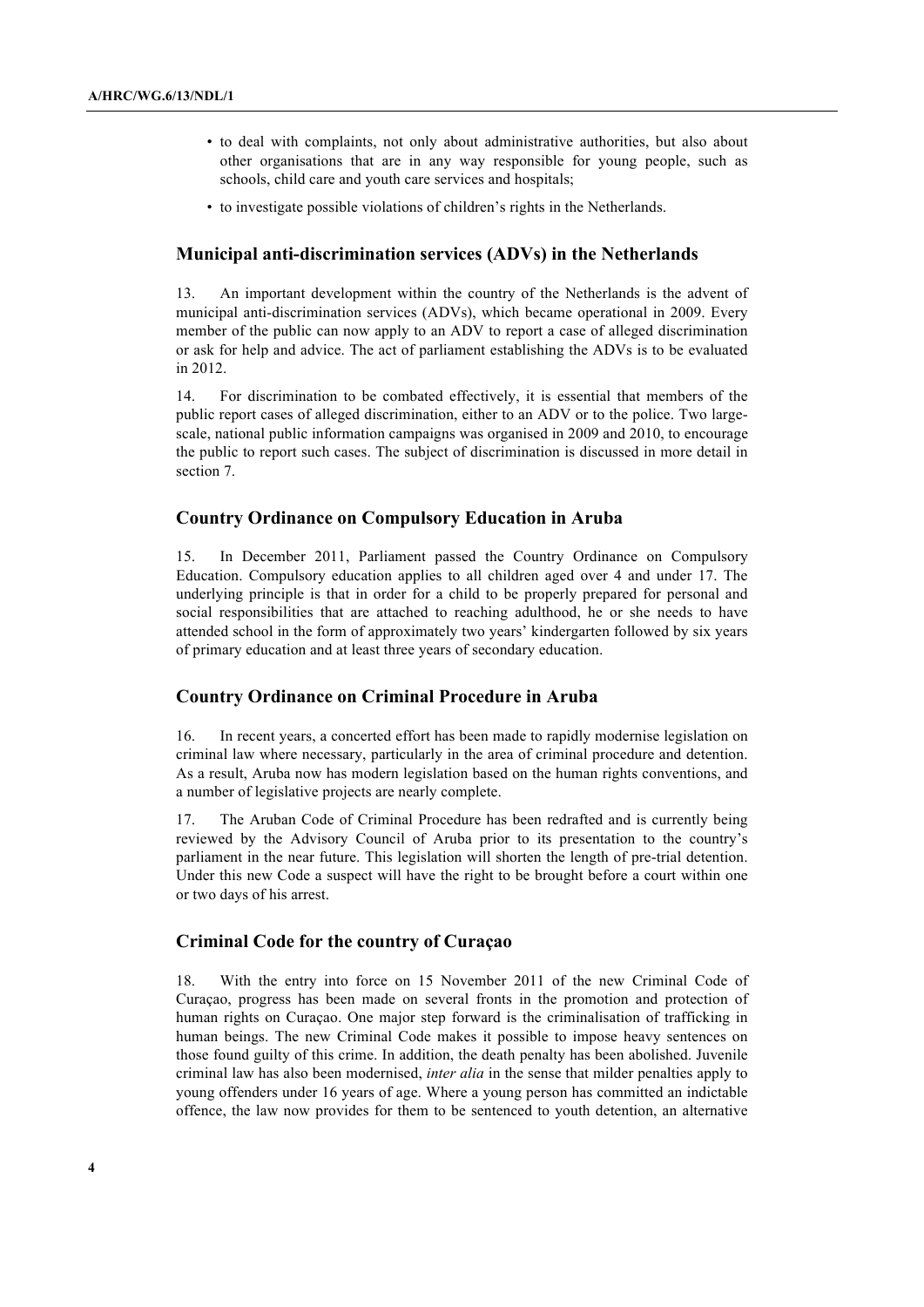sanction, or a fine, while in the case of a minor offence, an alternative sanction or a fine can be imposed. The new mould in which punishment has been cast makes it possible to offer young offenders some form of supervision and training. On the basis of the new Criminal Code, criminals serving life sentences can now be released after serving 20 years in prison if the Joint Court of Justice considers that prolonging the prison sentence would have no added value, either for the detainee or for society at large. In addition, the new Criminal Code restricts pornography and prohibits child pornography altogether, and has introduced heavier sentences for perpetrators of sexual offences against minors.

## **Ombudsman for St Maarten**

19. The Ombudsman is a new institution that was created with St Maarten's change in constitutional status; the first person to occupy this office is Dr Nilda Arduin. It is one of the High Councils of State and is anchored in the Constitution. The Ombudsman is responsible for promoting good governance, and acts as the guardian of St Maarten's Constitution. The Ombudsman's main task is to investigate (non-) actions by the government and other public authorities, in response to complaints from members of the public or on his or her own initiative.

# **Constitutional Court of St Maarten**

20. The Constitutional Court is a unique institution within the Kingdom. Its task is to establish whether statutory regulations that have been ratified but have not yet come into effect are compatible with the Constitution. A case can only be brought before the Court by means of a written petition submitted by the Ombudsman alleging incompatibility with the Constitution. The President of the Constitutional Court is the Honourable Jacob Wit.

### **Best practices**

#### **The Netherlands**

21. For the country of the Netherlands, 'trendsetter agreements' have been concluded between the central government and municipalities to improve the safety of gay, lesbian and transgender people, to help them stand up for their rights, and to promote the social acceptance of homosexuality. They encourage local authorities to place this theme on their agendas. For the period 2011–2014, municipalities are focusing on improving safety in the streets and in neighbourhoods.

#### **Aruba**

22. The government of Aruba strongly believes in consensus building on key national issues, and in June 2010 it invited all social partners in the public and private sectors to embark on a 'National Social Dialogue'. The aim of this dialogue is to address key national issues such as pension reform, health care, the tax structure, and other public and private policies. The results have been positive thus far, and key decisions have been implemented in several areas: the public servants' pension system was restructured for reasons of solvency, measures were implemented to reduce the excessive, structural cost increases of the universal health care system, a mandatory pension was introduced for private-sector employees, and the General Old Age Pension was reformed. Discussions on other issues are now in progress.

23. At the invitation of the Organisation of American States (OAS), the National Coordinator on Human Trafficking and Human Smuggling gave a total of two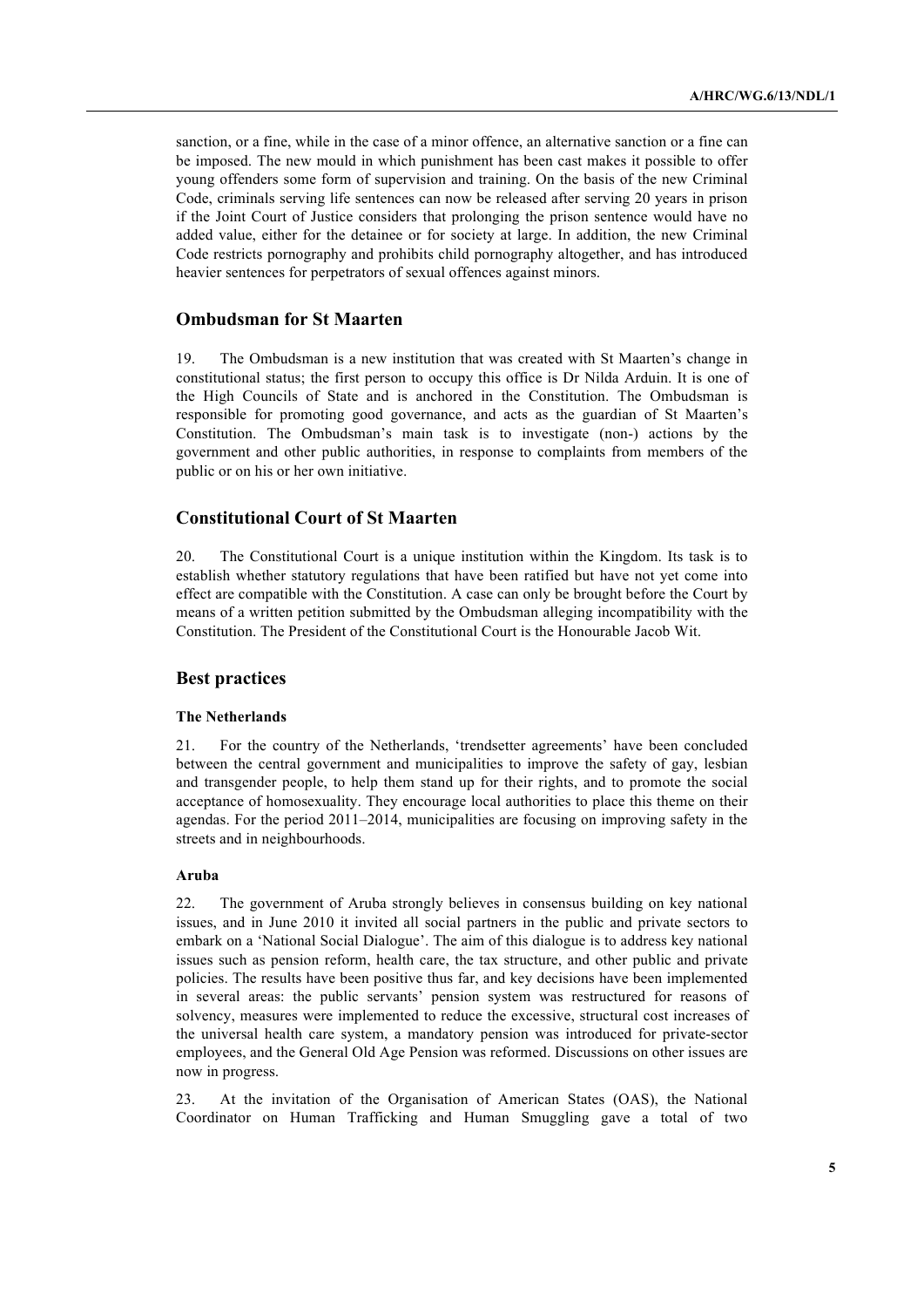presentations; one to the Committee on Hemispheric Security in Washington DC and one at a multidisciplinary training course in Antigua and Barbuda. The OAS is very interested in Aruba's approach to tackling human trafficking and smuggling and would like it to serve as an example of best practice for the region.

24. On 27 June 2011, the latest Trafficking in Persons (TIP) report was released by the United States State Department. It referred favourably to Aruba's efforts to combat trafficking in human beings and to establish international cooperation in the region.

#### **Curacao**

25. Where best practices are concerned, reference may be made for the country of Curaçao to the Public Prosecution Service's consultations with its diverse partners, e.g. in the criminal justice system and social services: namely, officials from the Public Prosecution Service, the police, the probation service, the child protection service, psychiatric care services, and a number of NGOs that perform good work in taking care of victims of violence within relationships or referring them to other services. The success of this cooperative structure stems largely from the excellent communication between those concerned, which makes it possible to take effective, efficient action when specific cases arise.

26. Another example is the Youth Care Team set up in 2009: this is a government-led, multidisciplinary team, which coordinates youth care and youth services. The team does not provide care itself, but makes proposals on the best approach and the best place for care to be given. It also monitors the implementation of its recommendations.

#### **St Maarten**

27. The Integrated Neighbourhood Development Programme (INDP) is designed to enhance the quality of life of the citizens of St Maarten. It is an initiative of the government in collaboration with the private sector and civil society. The programme seeks to use social, cultural, economic and environmental planning to build community commitment and capacity. Its projects are designed to help the community by forging the initial contact between members of the public and government organisations. The wider aim is to bring social services to the people in a central, easily accessible location. Services will be provided in the community.

# **V. Challenges and constraints**

### **Privacy**

28. The right to privacy to protection of personal data are protected by article 10 of the Constitution. The Netherlands faces challenges in continuing to protect these rights in this era of increasing digitisation and computerisation. On the one hand, there are many ways of performing existing functions arising from the exercise of public authority more effectively and at lower cost. For instance, the use of a digital, single-window portal ('DigID') facilitates matters such as the online filing of tax returns and applications to municipal authorities for specific services. Digitisation also creates numerous opportunities for public administration and law enforcement, such as the use of fingerprints in passport registration (including law enforcement applications), and installation of roadside cameras as a lawenforcement measure (e.g. Automatic Number Plate Recognition or ANPR). On the other hand, new technologies also present new challenges to ensuring respect for human rights, in terms of ensuring that only relevant personal data are processed, for predetermined and justifiable purposes, and in terms of securing the systems effectively.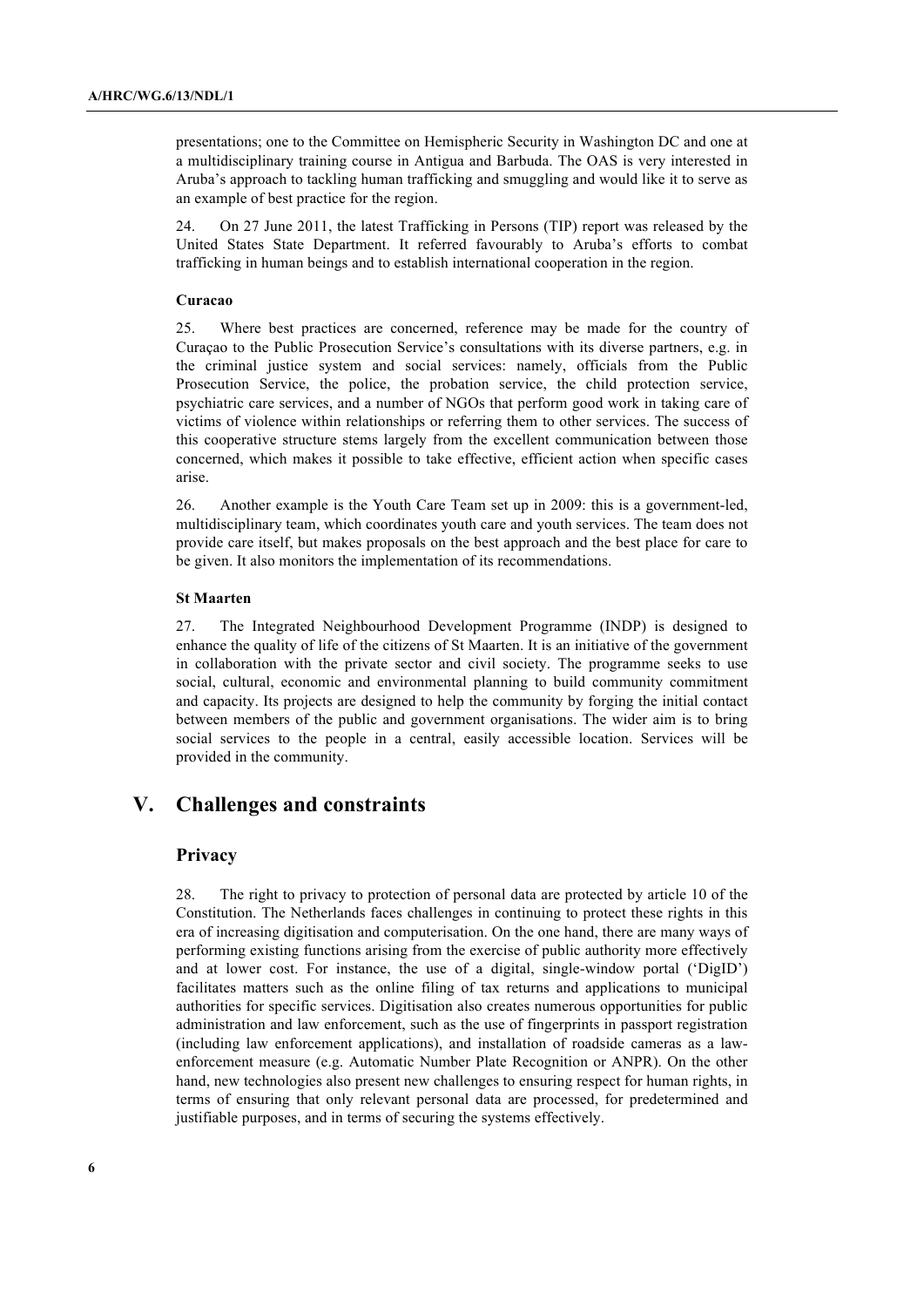29. The need to strike a balance between different interests in these new contexts has been hotly debated in the Dutch political arena. The 2010 Coalition Agreement contained a specific paragraph about improving information security and personal data protection, including closer supervision of large-scale computerisation projects. The Advisory Council on Government Policy, an independent advisory think-tank, published an important report on the subject at the beginning of 2011. This report on 'iGovernment' stressed the importance of public authorities being aware of the new realities and challenges created by new technologies.

30. In fleshing out the Coalition Agreement and in reaction to the iGovernment report, the government has put in place various measures to promote privacy-enhancing technologies and to ensure a consistently coherent and transparent balancing of the various interests involved in the future. A letter to Parliament (April 2011) included a list of concrete measures, such as encouraging the use of equipment with built-in privacy (Privacy-by-Design) and making privacy impact assessments (PIAs), describing the modalities for the planned processing of personal data, compulsory. A recent PIA was prepared in connection with draft legislation to use ANPR for a limited number of law enforcement purposes. The government also announced, in a letter to Parliament, October 2011, that legislative measures involving the digital processing of personal data would need to include a passage in the explanatory memorandum justifying the way the various interests of the individual are balanced. The challenge will now be to ensure that all these measures are implemented. In addition, partly in response to concerns expressed in Parliament, certain policy measures that impact on privacy are currently being modified, as for example the discontinuation of the storage of fingerprint date on national ID cards and within the passport database.

### **Electronic Patient Records (EPR)**

31. The resumption of the introduction of EPRs, which had been stalled, is now being undertaken under the auspices of private parties. The Minister of Health, Welfare and Sport of the Netherlands will continue to award a government grant – for a contact point answering enquiries from the public – during a transitional period of one year, but is otherwise not involved in the details of this initiative, which will naturally be implemented in accordance with existing legislation. It is up to the private parties to work out these details. It should be noted that the parties concerned stated that they intended to adhere to an 'opt-in' model. They are talking with the Data Protection Authority on the precise details.

### **Constitutional change**

32. As noted above, Curaçao's constitutional position changed as from 10 October 2010. The island became an autonomous country within the Kingdom. In the five years preceding this event, the then government of the Netherlands Antilles devoted a great deal of time and energy to completing the process of constitutional reform. As things now stand, Curacao is a new country which is still in the process of development. Its administrative apparatus has not yet acquired its final form. The embryonic state of the country's institutions is undoubtedly a problem when it comes to implementing the various recommendations that have been made in the area of human rights.

33. St Maarten also dealt with a great deal of constitutional reforms. The country has had to start from scratch, with limited human resources, and with new institutions and departments that have only been in place since 10 October 2010. These developments have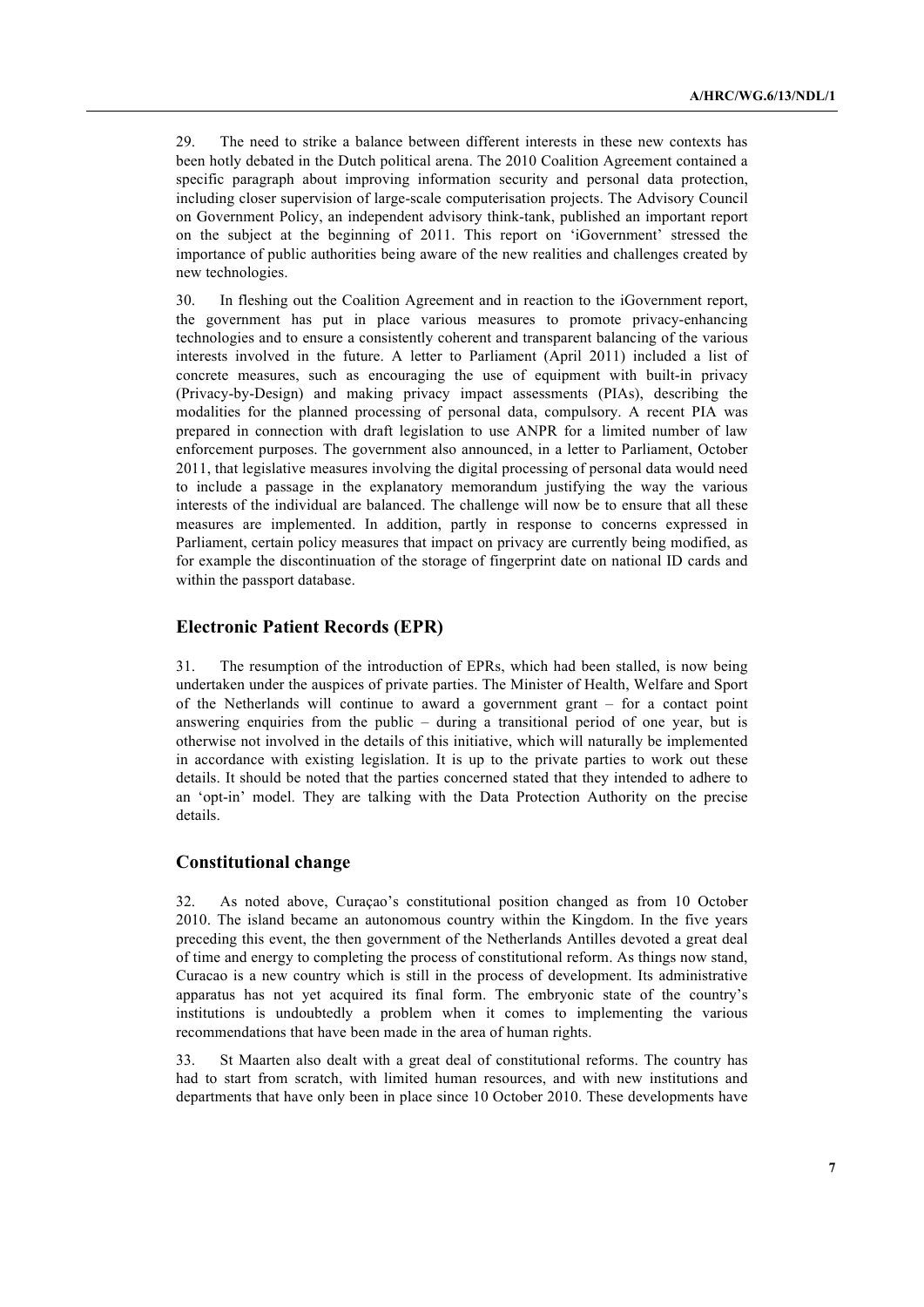hampered efforts to respond adequately to the challenges that exist in the realm of human rights.

### **Public information Aruba**

34. The Foreign Relations Department of Aruba has defined the task of informing the public about human rights as a point to be tackled with priority in the short term. Plans exist to give Aruba's Human Rights Committee and its Children's Rights Committee a new lease of life. The committees have the task of reporting on the situation regarding human rights conventions as applicable to Aruba, advising the government on its human rights policy, and carrying out a consciousness-raising process on human rights throughout society.

# **VI. International conventions**

## **Ratification**

35. Since the UPR in 2008, the Kingdom of the Netherlands has ratified the following international conventions, cited in the recommendations:

- The International Convention on the Protection of All Persons from Enforced Disappearance was ratified on 23 March 2011.
- The Optional Protocol to the Convention against Torture and Other Cruel, Inhuman or Degrading Treatment or Punishment was ratified on 28 September 2010.
- The Optional Protocol to the Convention on the Rights of the Child on the involvement of children in armed conflict was ratified on 24 September 2009.

36. Regarding the UN Convention on the Rights of Persons with Disabilities, the Kingdom of the Netherlands is currently preparing an Act of Parliament for its approval. Preparations are also being made for the optional protocol to be signed.

37. The Netherlands maintains its position, as previously stated, that it will not accede to International Convention on the Protection of the Rights of All Migrant Workers and Members of Their Families. On the grounds of its national policy regarding social provision, the Netherlands objects to the section of this convention stating that provision should be equally accessible to migrants who are not lawfully present within the territory of the country of their destination and/or are unlawfully employed there, whereas since their stay is unlawful, such persons pay neither taxes nor the contributions used to fund these services, besides which they are not insured. The Netherlands takes the view that persons who are unlawfully resident and/or employed in this country should not in principle be granted the same socioeconomic rights in the Netherlands as those who are lawfully resident and/or employed there. Exceptions are made for the education of children who are of compulsory school age, assistance in acute medical emergencies, and legal assistance.

## **Reservations**

### **CRC**

38. In the interim UPR report in 2010, the Kingdom stated that it was considering withdrawing its reservations to the UN Convention on the Rights of the Child. After studying the matter further, and in view of certain developments relating to the reservation to article 37 (c) of this Convention, it decided not to withdraw the reservations. By letter of 25 June 2011 to the House of Representatives, the State Secretary for Security and Justice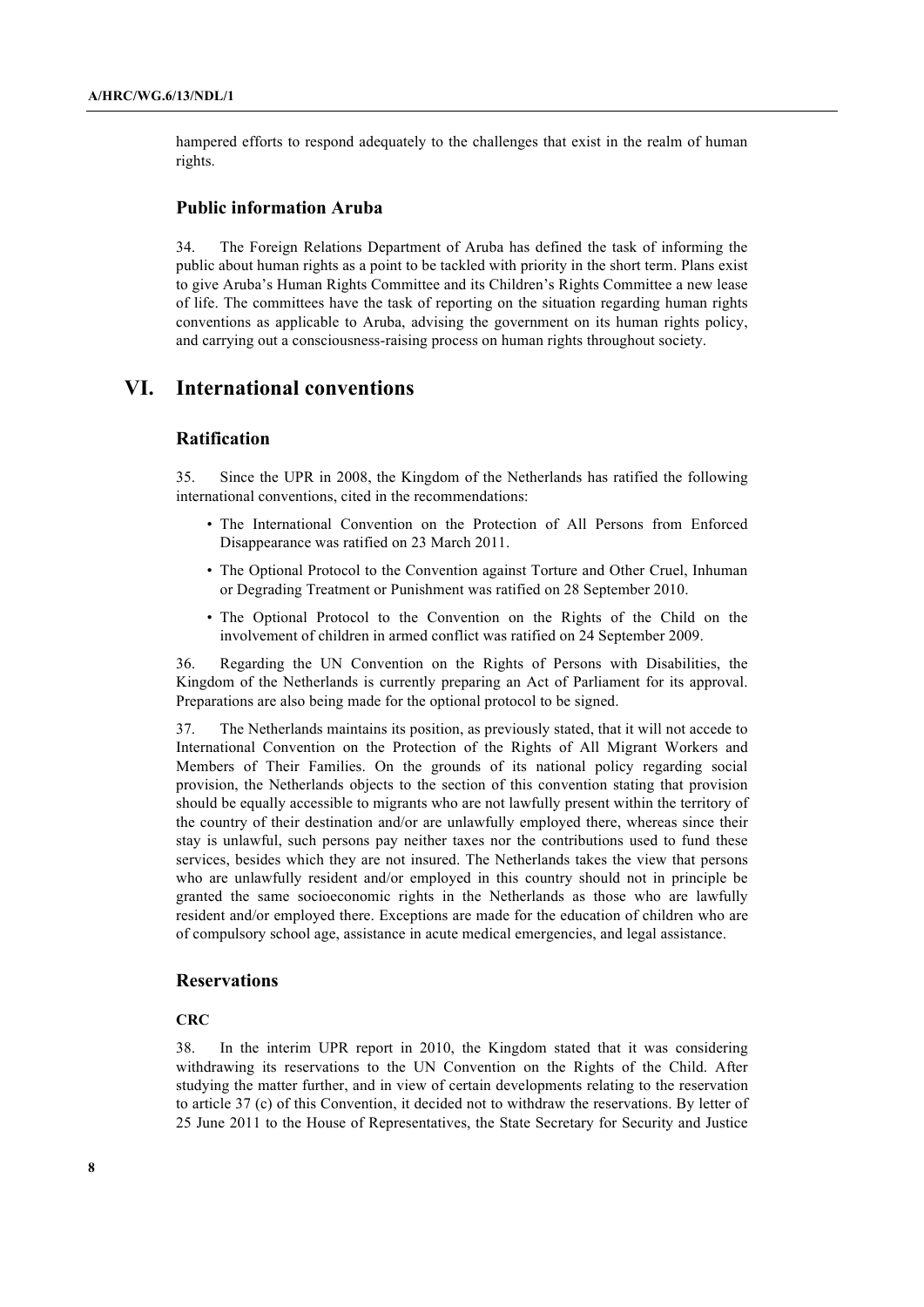discussed the planned introduction of special provisions in the criminal code for adolescents in the age group of 15 to 23. The object of this adolescent criminal code is to make it possible, when imposing a penalty or non-punitive order, to choose an approach that is tailored more closely to the particular developmental stage of the young person concerned, by giving personalised advice and supervision by behavioural experts. The provisions in the criminal code sldo provide for sanctions appropriate to this specific stage of development. Dutch law now provides for the possibility of imposing sanctions from the education-oriented juvenile criminal law on young adults up to the age of 21 (article 77c of the Criminal Code). Thus, it will be possible to impose sanctions from the pedagogicallyoriented juvenile criminal law on young adults up to 23 years of age. The possibility of imposing a sanction from the regular criminal law on someone who committed a crime at the age of 16 or 17 years of age will also remain in place under the new system. It will always be particularly the young person's stage of development that may lead the court to impose a penalty or non-punitive order from the regular criminal law. The government sees this as an important means of preventing any necessity to introduce disproportionally heavier sentences across the board in the mild juvenile criminal law. It is against this background that the Kingdom of the Netherlands has decided to maintain its reservation to article 37 (c) of the UN Convention on the Rights of the Child. In such cases, the minor concerned will continue to be tried by a children's judge. The reservation will be discussed at greater length in the Netherlands' fourth periodic report on the implementation of the Convention on the Rights of the Child.

### **International Covenant on Economic, Social and Cultural Rights**

39. In December 2011 the Council of Ministers of Curaçao decided to withdraw the existing reservation to article 8 of the International Covenant on Economic, Social and Cultural Rights. The Kingdom of the Netherlands will in due course initiate the necessary constitutional procedures to effect this withdrawal.

## **Reports**

40. Where reports on the implementation of conventions are concerned, the Kingdom of the Netherlands will endeavour to ensure that the four constituent countries issue their reports jointly.

# **VII. Non-discrimination**

41. Everyone in the Netherlands is protected by law from discrimination. The ban on discrimination is enshrined in article 1 of the Dutch Constitution. The government rejects every form of discrimination, on the basis of race, religion, belief, sex, sexual orientation, or on any other grounds whatsoever. Discrimination is at odds with the notion of citizenship: it creates obstacles to people's involvement in society, and impedes them from taking part in, and investing in, their community.

### **A. Non-discrimination (including racial discrimination)**

42. The House of Representatives is kept regularly informed about the progress of efforts to tackle discrimination. On 13 September 2010, the government of the Netherlands sent an anti-discrimination action programme to the House of Representatives. On 7 July 2011, the current government sent plans to tighten up the measures in this action programme to the House of Representatives.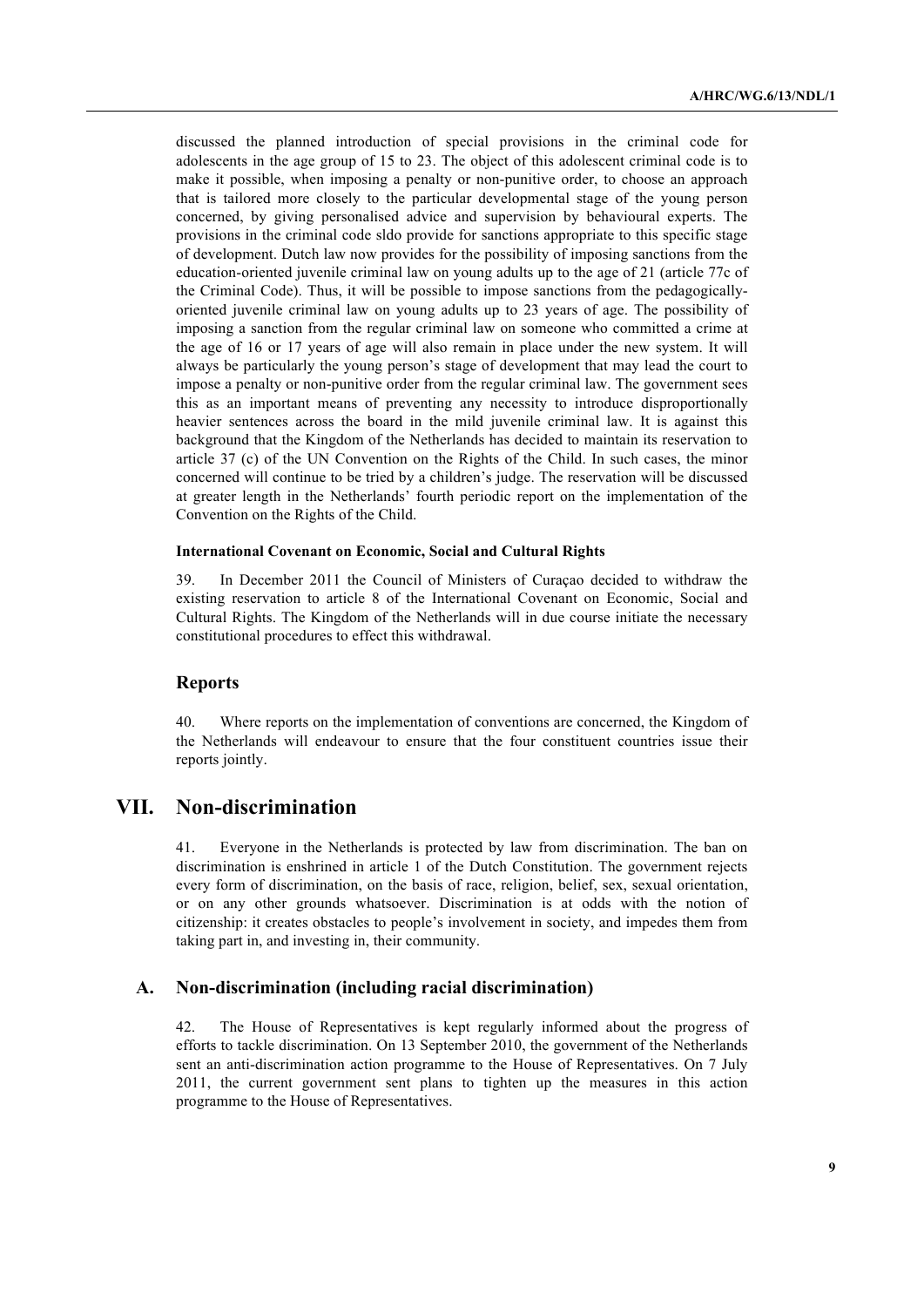43. The Dutch government attaches importance to a good information system, to help monitor developments in discrimination on a regular basis. Periodic 'Monitors' are published, on racial and other kinds of discrimination in broad terms, and on more specific subjects. The Dutch government has recently invested in upgrading its information system.

44. Letters to parliament on discrimination also include preventive measures, such as measures to combat discrimination in education, guidelines for website moderators to keep their websites free from discriminatory content that constitutes a criminal offence, and support from central government to local anti-discrimination policy.

45. The letters describe a range of methods for tracking down and prosecuting those who are discriminating. When someone is prosecuted for an offence which also involves discrimination, the Public Prosecution Service counts the discriminatory aspect as an aggravating factor when deciding what sentence to demand. Since 2009, discrimination is defined as an aggravating factor warranting a 50% increase in the sentence. This figure previously was 25%. As from May 2011, another aggravating factor has been incorporated for such offences, warranting a 100% increase in the sentence demanded. The public prosecutor can apply for this latter increased sentence in case of serious criminal offences motivated by discriminatory factors.

46. From the autumn of 2012 onwards, an annual letter on discrimination will be published, in which the government will report on the progress.

47. In October 2011, the Parliament of Curaçao adopted a country ordinance to amend Book I of the Civil Code, making it possible to establish legal paternity through the courts in cases of children born outside marriage who have not been recognised by their father. This eliminated the unequal treatment that had existed – in matters including inheritance law – between children born outside marriage whose fathers had not recognised them and those who were either born within marriage or whose fathers had recognised them.

#### **'Declaration of Paternity' Ordinance for St Maarten**

48. The 'Declaration of Paternity' Ordinance has been passed by the parliament of St Maarten, and is awaiting publication. The ordinance will make it possible for a child, his or her mother, or the Court of Guardianship, on request, to apply for the father's name to be formally established. Children born out of wedlock will have the same legal status as those born within a marriage.

#### **Situation assessment of children and women in Aruba**

49. UNICEF carried out a situation assessment and analysis of women and children in Aruba in 2011. It adopted a human rights approach, along with qualitative and quantitative methods, to conduct this study. Its preliminary findings will be presented to the government and stakeholders in February 2012. The government will then use the final conclusions and recommendations to formulate and evaluate social policies focusing on children, adolescents and women.

#### **Other recommendations**

50. With regard to tackling any 'racist or xenophobic programmes' of political parties, the Netherlands would emphasise that in this regard, the description 'racist and xenophobic' speech entails the designation of a criminal offence. Such a conclusion can be drawn only after the courts have ruled that a political party has committed such an offence. To date, this has not been the case. Furthermore, freedom of speech is a mainstay of any democracy, which precludes prior restraint.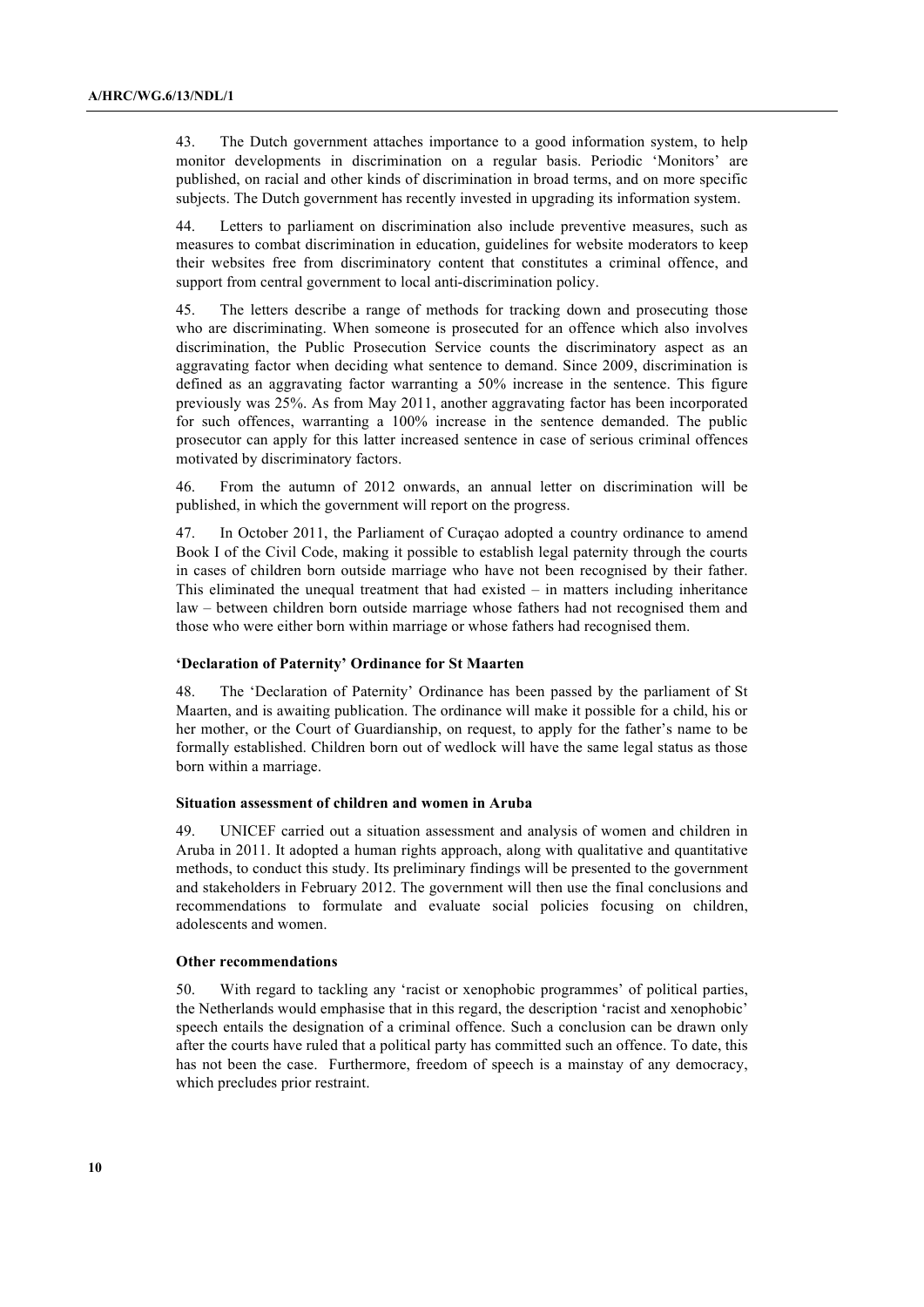51. For the recommendation to adopt all the recommendations of the CERD Committee on tackling racial discrimination, the government would refer to the interim report that the Permanent Representative submitted to the CERD Committee on 20 July 2010.

#### **Criminal Code on incitement to hatred**

52. Articles 137c to 137e of the Dutch Criminal Code deal with a wide range of criminal offences involving incitement to hatred of, and publicly expressing views that are insulting to, a group of individuals on account of their race, religion or belief, sexual orientation, or disability. These provisions enable the government to actively pursue obligations under the leading international conventions in the fields of anti-discrimination and anti-racism, within the existing international framework for the protection of civil and political rights. The Kingdom of the Netherlands believes that it is not necessary to implement additional measures.

53. The Kingdom of the Netherlands acceded to the Additional Protocol to the Convention on Cybercrime concerning the criminalisation of acts of a racist and xenophobic nature committed through computer systems (Strasbourg, 28 January 2003) on 1 November 2010.

54. Besides raising public awareness of discrimination and encouraging victims to report offences − and making it easier for them to do so − the Dutch government considers it important to impose effective, proportionate and deterrent sanctions on those who commit acts of discrimination and racism. The Public Prosecution Service has accordingly issued instructions to all public prosecutors to increase the penalty they demand from the court by 100% in cases in which the offence was motivated by any kind of discrimination.

## **B. Gender, gender identity, and sexual orientation**

55. The government sent a letter outlining its equal opportunities policy for the period 2011-2015 to the House of Representatives, on the basis of a number of lines of action. In the context of the low literacy action plan, extra attention will be paid to tackling poor literacy among women. The Dutch government considers women's independence and more specifically the dependency of many of the young women who come to the Netherlands in the context of family formation and family reunification an extremely important issue . A lack of language skills and education, combined with ignorance about Dutch institutions, poses risks for these immigrants in terms of equal opportunities and their wider prospects for the future. In this context, the civic integration examination abroad and the new admission requirements for family migrants will help to promote the self-reliance of this group.

56. In the area of gender identity and sexual orientation, the Netherlands' approach focuses on tackling discrimination, promoting equal treatment, and standing up for the human rights of the vulnerable group of homosexual and transgender people. Since 2008, the Netherlands has organised an annual 'National Coming Out Day' on 11 October. To gain a better picture of the frequently vulnerable position of transgender people, the Netherlands has asked its Institute for Social Research to conduct a study into the specific problems that exist in the areas of employment and health care. Draft legislation to provide for the recognition of gender identity is currently in preparation, now that a preliminary round of field consultations on the internet has been completed.

57. The attainment targets for education will be clarified. Sexuality and sexual diversity will be included in the attainment targets for primary (no. 38), secondary (no. 43) and special education (no. 53).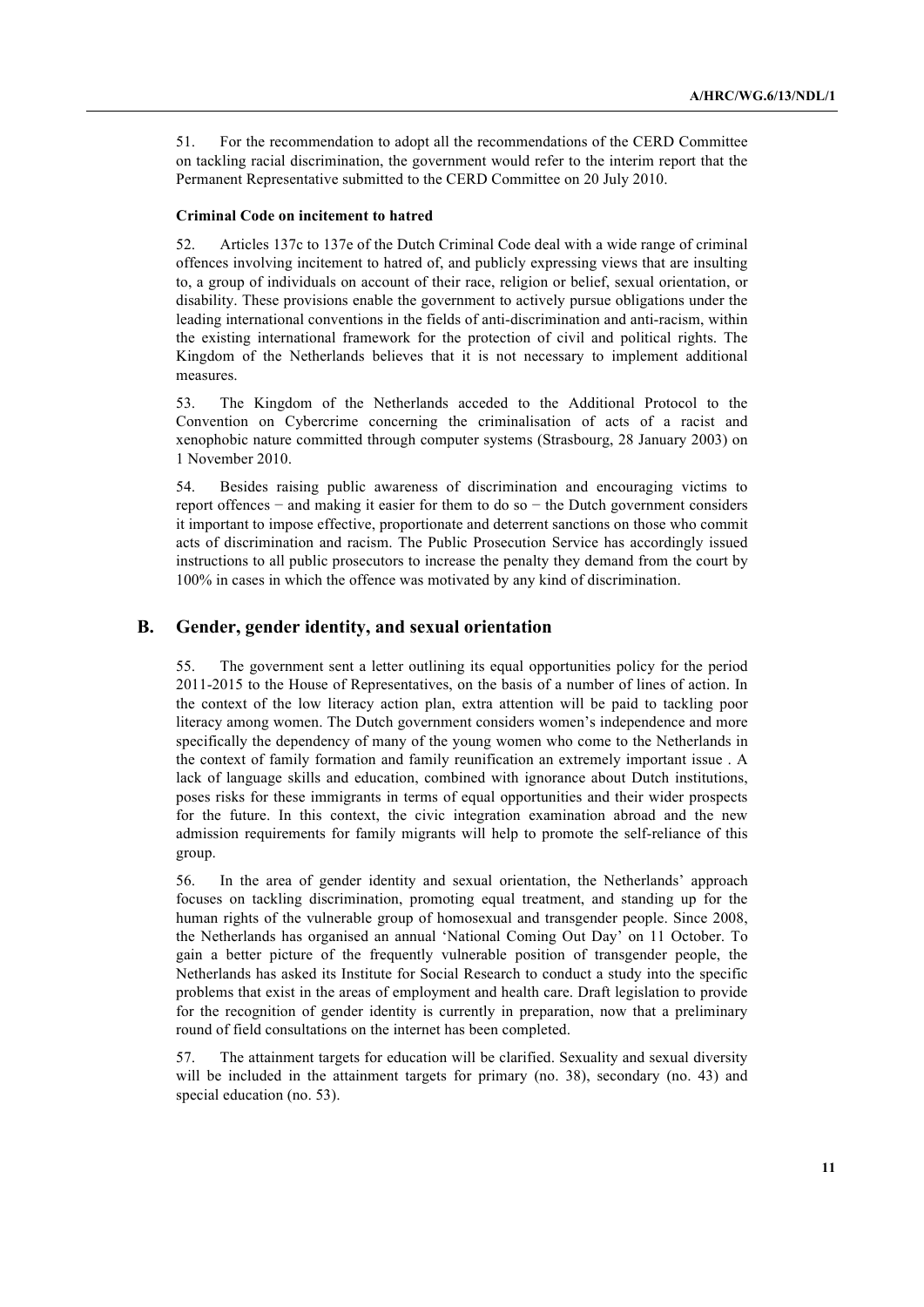58. The government applies the principles of gender mainstreaming. This means that in formulating policy, possible differences in impact between men and women are taken into account. The Netherlands incorporates gender considerations into policy by ensuring that the implications of line ministries' policy for women are as transparent and verifiable as possible and by increasing expertise on equal opportunities in general and gender equality in particular.

#### **Centre for the Development of Women in Aruba**

59. The *Centro pa Desaroyo di Hende Muher* (the Centre for the Development of Women; CEDEHM), was established by Country Decree in 2010. CEDEHM, officially opened on 8 March 2011*,* is a government agency with its own budget. It operates on the principles of gender equality and gender mainstreaming. Its primary focus is on promoting equal rights and equal opportunities for both women and men in Aruban society. CEDEHM also tries to improve the position of women, both in the public sector and the private domain. Its underlying goal is to make groups that are in a disadvantaged position, such as divorced women and single mothers, more self-reliant. It seeks to achieve this by making them aware of their rights, and offering them guidance and support.

60. In January 2012, CEDEHM launched the pilot project 'Big Sister Little Sister Mentorship program'. This project collaborates with the children's helpline *Stichting Kindertelefoon* and the Catholic educational organisation *Stichting Katholieke Onderwijs Aruba*. The aim is to provide guidance and support to girls between 10 and 14 years of age who are exposed to risk factors in their immediate surroundings, and encouraging them to stay out of trouble.

### **C. Employment**

61. Women experience discrimination in employment in different ways. Sometimes there is discrimination because of pregnancy, besides which there are inequalities of pay, and an imbalance between men and women in the most senior positions within the private and public sectors.

62. Various instruments are used to encourage the appointment of more women to highranking or senior positions, including networks, recruitment agencies, and action programmes to recruit, train, and retain women candidates. With a view to setting a good example, government advisory bodies in the Netherlands are required to ensure that equal numbers of men and women are employed. Since 2007, the percentage of women occupying top positions in the public sector has increased from 23% to 26%. In Curaçao, 50% of the top positions in the civil service (at the level of Director and Permanent Secretary) are currently held by women (recommendation 27). The proportion of women employed by the Dutch government has risen by two percentage points since 2007, to 52%. Women accounted for 59% of those who entered employment in the public sector in 2010. According to Aruba's 2010 population census, 43.8% of public officials were women (1,987 women in total). Of these women, 26% occupied senior posts. Women occupy 51.6% of all senior posts in Aruba's public sector as a whole.

63. By the end of 2011, almost 200 organisations, businesses and public sector institutions had signed the Talent to the Top charter, declaring their commitment to developing or continuing a strategy to increase the intake of women in management positions. Signatories set their own quantitative targets, review their progress, and report to a monitoring committee. Each year, the charter's monitoring commission reports and publishes the results achieved by the signatories.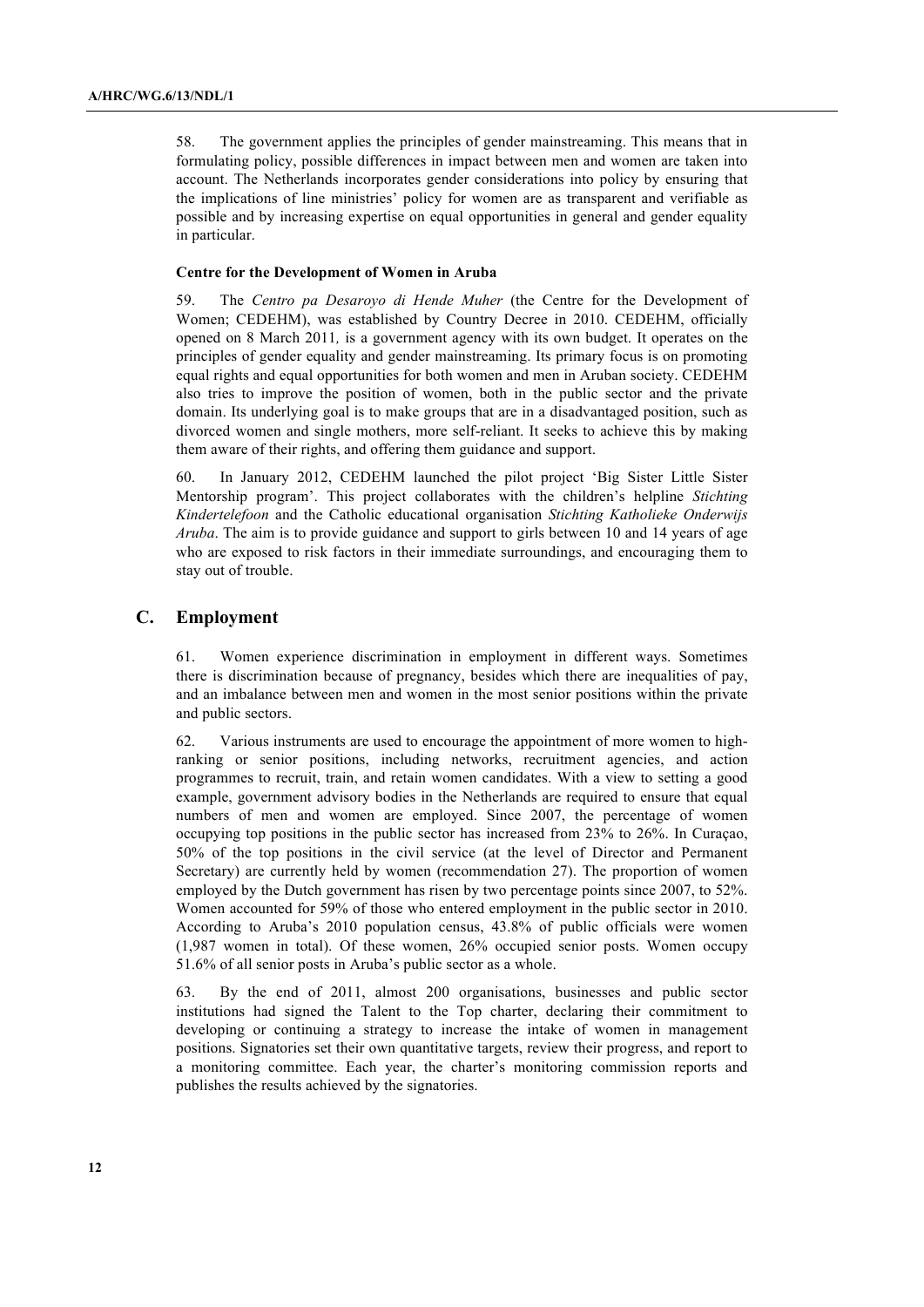64. To encourage women's economic independence, support has been withdrawn from women who are financially dependent on a breadwinner. The policy programme *Eigen kracht* ('Standing on Your Own Feet') focuses on poorly educated women (many of whom are migrants), without a job and not receiving benefit. Twenty-one large and medium-sized municipal authorities have signed declarations of intent to encourage poorly educated women to take steps towards employment or training. The activities focus in part on women's social environment. The government's aim, with this programme, is to achieve a cultural shift, so that all women, and those around them, take it for granted that they should take paid employment.

#### **Discrimination against ethnic minorities in the labour market**

65. The Netherlands considers it important to promote the participation of immigrants in the labour market. The government tries to achieve this by putting in place general measures and by trying to remove the barriers experienced by jobseekers to provide an efficient personal service that is not based on a person's origins. This means using regular measures and instruments that take account of the individual situation of each jobseeker. This applies in equal measure to all jobseekers, whether or not they originate from non-Western countries. The local authority plays a pioneering role in this regard. The government supports municipal authorities with programmes such as *Impuls Vakmanschap* ('Boosting Expertise') to improve the effectiveness and efficiency of the work done within the social services and to improve the quality of service provided.

66. The government continues to appeal to young people to take responsibility for finding jobs or training opportunities. They must be active in taking advantage of opportunities on the labour market. The tightening up of conditions and sanctions for young people in the Work and Social Assistance Act will help further this aim. The regional approach launched by the Youth Unemployment Action Plan will remain at the heart of regular policy.

67. For those young people not immediately able to get a foothold on the labour market by their own efforts, it is essential to ensure good cooperation between the care sector, education and reintegration.

68. Decentralisation (e.g. of supervision, the Employment Capacity Act, youth care and client support) gave municipal authorities greater control over devising an integrated approach to helping young people enter employment.

69. In 2006, the relatively high level of unemployment among former refugees led to the decision to launch a project for this group. The object of this employment drive was to help an additional 2,500 former refugees get jobs within the space of three years. In 2009, it became clear that this objective had almost been achieved (at 90% of the target). A new employment drive was launched in 2010, which is set to run until 2013.

70. Finally, something should be said about the participation of ethnic minorities in the public sector. For the supply of jobs is not only shrinking, it is also becoming more diverse. The Dutch government deems it essential that personnel employed by the public sector should be diverse, to develop a better response to the Netherlands' plural society.

71. The Dutch government monitors the development of diversity in terms of sex, age, and ethnicity on an annual basis. To help different branches of the public sector with their policy on diversity, a diversity index has been devised. This gives public-sector organisations a clear picture of the composition of their personnel. In 2010, ethnic minorities accounted for 7.9% of employees within the public sector.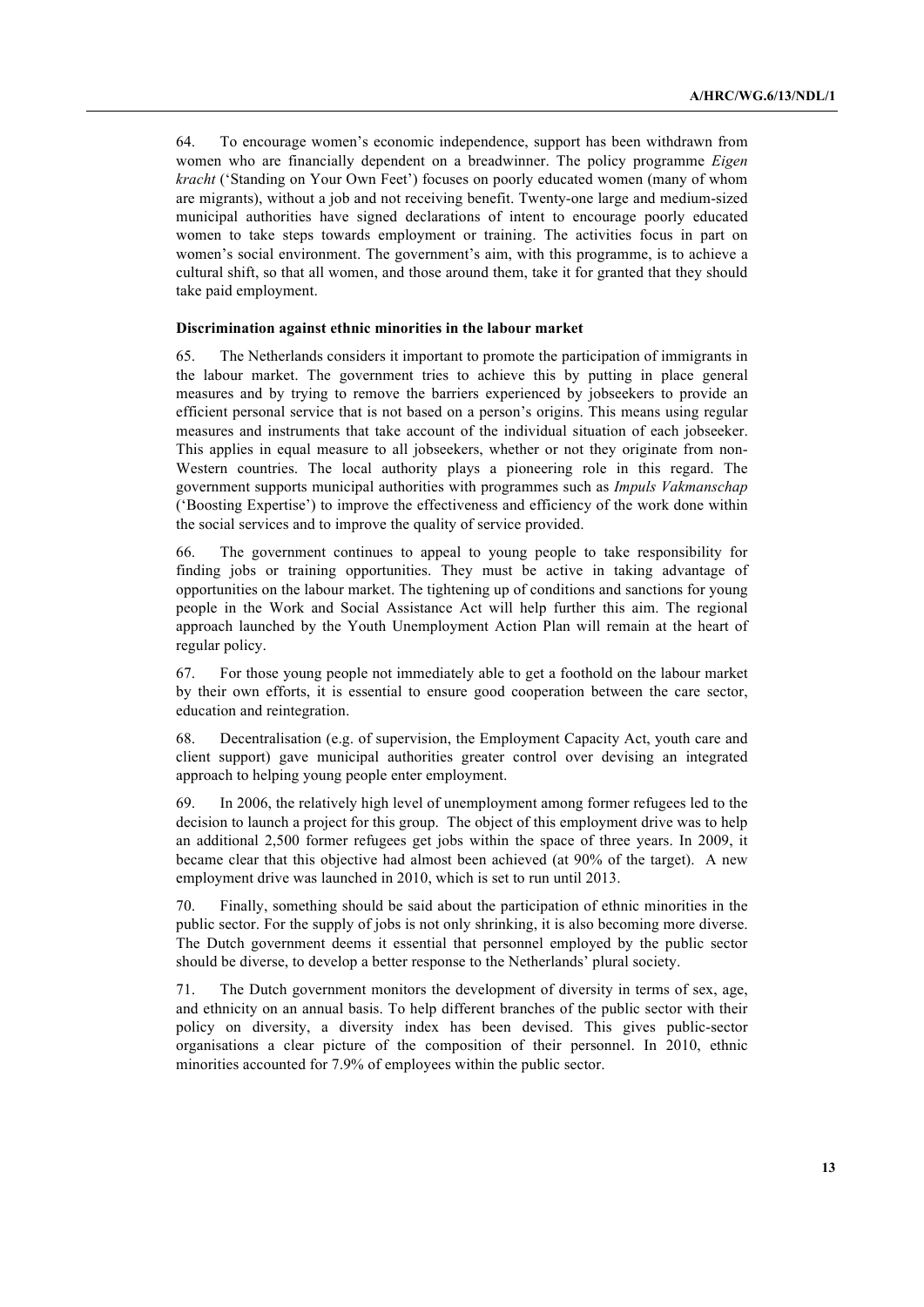# **VIII. Integration and society**

## **The Netherlands**

72. Integration is a long-term process. In many respects, later-generation immigrants are better integrated than their parents or grandparents. Nonetheless, there are still concerns about certain groups of immigrants who are not managing to lead independent lives in the Netherlands, as well as tensions within Dutch society.

73. Integration requires commitment on the part of both immigrants and the Dutch government. It is essential for immigrants to acquire the skills to participate as fully-fledged members of Dutch society . The Dutch government seeks to ensure that the needs of everyone in the Netherlands, regardless of their origins, religions or beliefs, are addressed by mainstream policy in fields such as education, employment and health care. For instance, schools with large immigrant populations are supported to safeguard the quality of the education provided. Better education promotes integration and prevents social segregation. Integration policy is seen as part of a broader policy promoting personal responsibility on the part of *all* citizens and stronger social cohesion. For migrants to assert their rights effectively, they must have a good command of the Dutch language. Dutch integration policy equips immigrants to participate fully in Dutch society.

74. Acceptance of diversity and pluralism is a value of Dutch society and is enshrined in the constitution. Harmonious coexistence in the face of increasing plurality and individualism requires commitment, determined effort, and a sense of community. The government sees a need for an attitude of good citizenship that includes respect for differences and a belief in individual and collective responsibility. To that end, it is developing a common agenda for contemporary citizenship in partnership with municipal authorities, civil society and members of the public. This new agenda will empower citizens to take responsibility and initiative, and to strengthen social cohesion. By such means, the government seeks to encourage tolerance and mutual understanding.

75. Social and political debate are important aspects of citizenship and democracy, and should be viewed against the backdrop of the fundamental right to freedom of expression. Public authorities in the Netherlands safeguard the necessary conditions for debate by upholding the fundamental rights of those taking part. In addition, their policies and communications express the values on which Dutch society and the rule of law are founded: freedom, equality, tolerance and solidarity.

76. The Dutch government also values the work and commitment of immigrant communities. For public authorities, maintaining close ties with prominent individuals and organisations with knowledge of migrant communities and large networks in those communities is a crucial way of keeping in touch with social currents and determining whether mainstream policy is sufficiently effective (see section 13).

# **Curaçao**

77. The Curaçao authorities are currently working with the University of Curaçao on a study of migration and integration focusing on various new immigrant communities (from Colombia, the Dominican Republic, Haiti, Jamaica and Venezuela) on the island, to get a better picture of the demands on social services resulting from their presence. The results will ultimately be used to make policy focused specifically on the integration of new groups into society.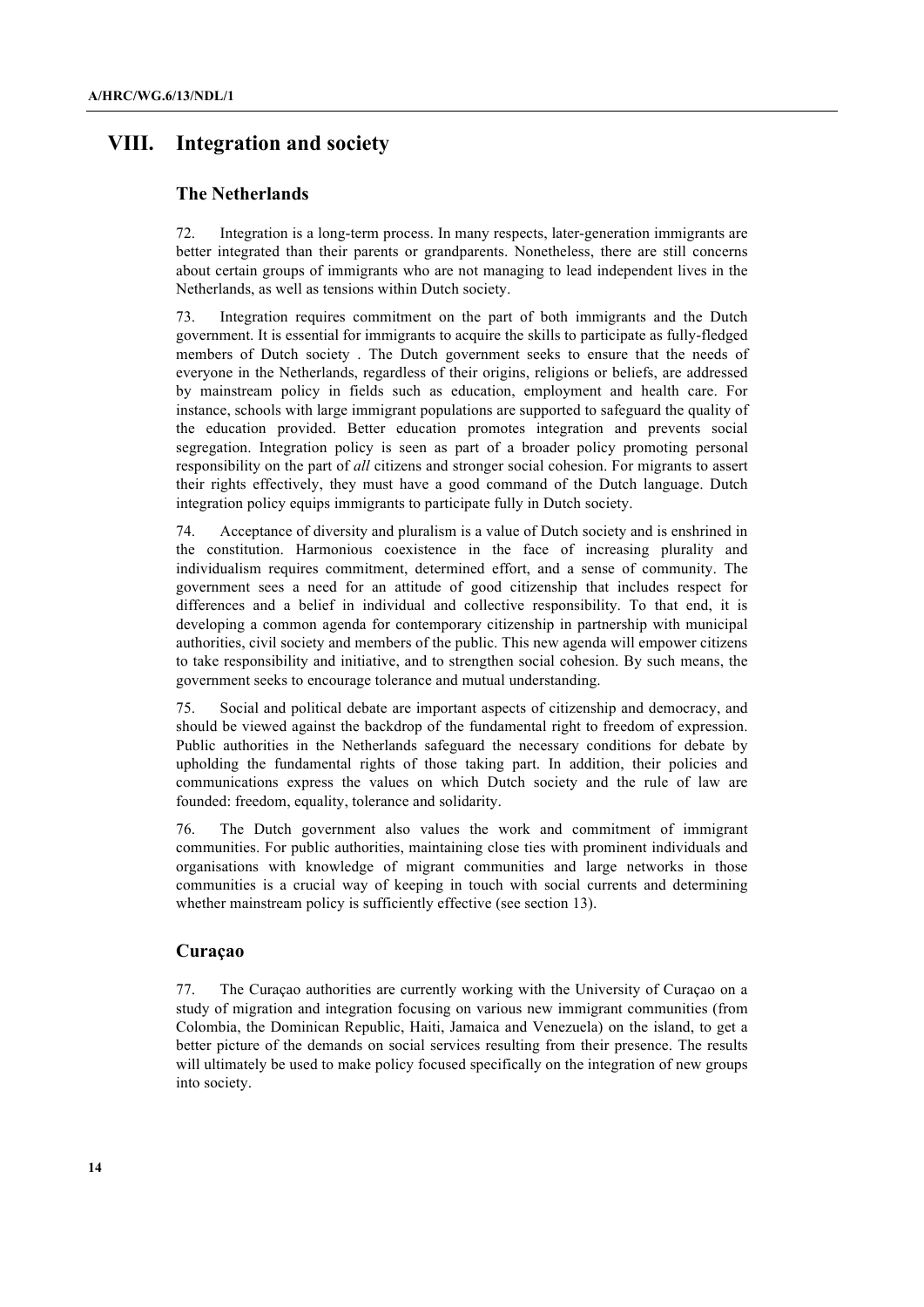## **Aruba**

78. Aruba's many immigrants have made it a highly diverse society, with almost 100 different nationalities. Government policy aims to increase civic participation by generating a stronger sense of community. In 2011 the government invited international experts to share their views about the way society functions with the Aruban public at the Happy Community Conference.

79. Citizen participation and public initiative are central to the major renovation project *Bo Bario* ('your neighbourhood'), a project set up to improve the quality of life in the various neighbourhoods.

80. In October 2011, an act of parliament was passed that aims at training young male residents aged 18 to 24 who are not in education or employment and have no qualifications. A group of twenty young men has embarked on the first stage of the programme. For four months, they undergo physical training and they are taught discipline, behavioural norms and values. This basic training is followed by a eight-month course in which they are taught a trade. They are offered specialised vocational training to maximise their chances on the job market. They also follow a wider-ranging study programme, including English, job application training and general education.

81. The Prisma programme was developed to help non-Dutch-speaking children improve their command of Dutch as a foreign language. Local children who have difficulty with Dutch are also allowed to take part in the programme. A separate secondary-school programme offers pupils one year of Dutch, designed to prepare them for regular secondary education.

# **IX. Domestic violence**

# **Violence in the domestic circle**

82. An effort is being made to tackle violence in the domestic circle. This is an umbrella term for various kinds of violence: domestic violence, child abuse, honour-based violence and abuse of the elderly. The key elements of this approach are supporting the victims, a specific approach to tackle the perpetrators, and action designed to break the pattern of violence being passed on from one generation to the next.

83. On Curaçao, victims of violence within a relationship can apply to the civil court for a restraining order forbidding the perpetrator to enter their street. The new Criminal Code that entered into effect on 15 November 2011 also gives the court scope to impose a slightly different restraining order forbidding the perpetrator to enter a specified area.

# **Gender-specific approach**

84. Domestic violence affects women disproportionately and is mostly inflicted by men, usually their partners or ex-partners. However, although the numbers involved are smaller, men too are sometimes the victims of domestic violence. For this reason, the Dutch policy on combating domestic violence seeks to support all victims of domestic violence, and to target all the different kinds of violence.

85. As part of a country-wide policy to tackle domestic violence, the ministries involved will develop an approach that seeks consciously to find ways of involving gender issues in policy development. This will be done, for instance, in a special policy that is being devised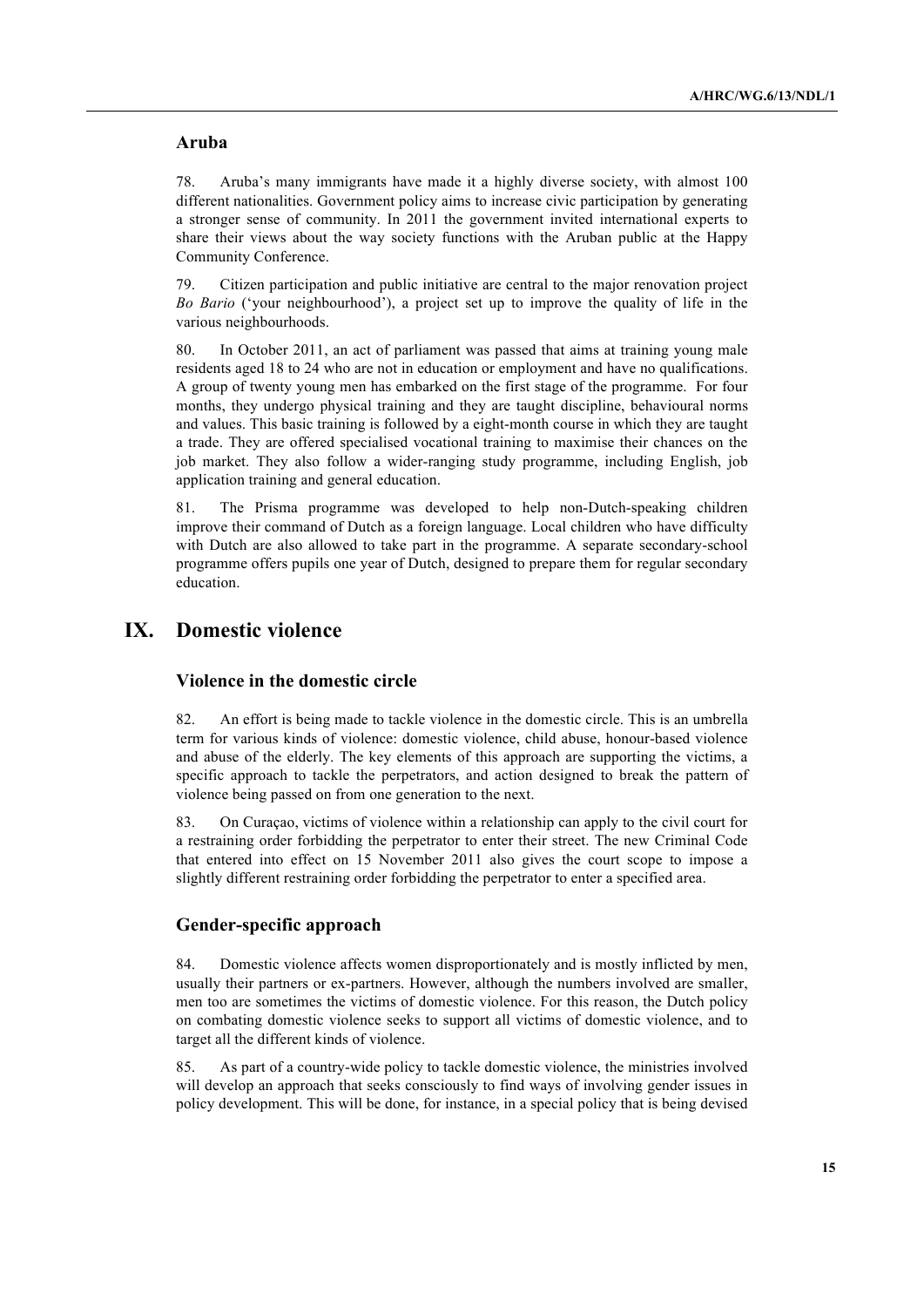to tackle 'intimate terrorists', those who perpetrate the most serious offences in the sphere of domestic violence.

### **Child abuse**

86. A new action plan 'Children Safe' is being launched in January 2012. Children are particularly vulnerable in their relationships with those who are raising and taking care of them, and are less capable of standing up for themselves than adults. Recent research reveals that 119,000 children suffered child abuse in 2010. The new action plan presents supplementary measures for the next few years. These measures focus on preventing, identifying and stopping child abuse, and on limiting the damage by giving the children whatever treatment they need. In addition, the new policy highlights the importance of guaranteeing the physical safety of children and tackling sexual abuse.

### **Temporary Domestic Exclusion Order Act**

87. The Temporary Domestic Exclusion Order Act empowers mayors to impose a temporary domestic exclusion order for up to ten days on perpetrators of domestic violence where there is an acute threat. During this time, assistance programmes are developed for the parties concerned. Thanks to this measure, victims of domestic violence (often women and children) do not need to flee their homes; instead, the person who forms the threat is removed. This strengthens victims and encourages them to change their situation. Domestic exclusion orders are issued quite frequently and, on the whole, professionals working in the field see this option as a positive development. Domestic exclusion orders have a definite added value in tackling domestic violence.

88. The government of Curaçao is working together with non-governmental organisations ('the Alliance') on the island to develop a national plan to stop domestic violence and child abuse. The draft national plan has recently been discussed with parliament. A public debate on the plan involving all relevant stakeholders is scheduled to start in January 2012.

89. Several of the modules at Aruba's police academy raise the subject of dealing with victims of domestic violence. Starting in 2012, trainee police officers will be given more specific information on domestic violence in the modules 'Crime' and 'Public order and social care'. These modules will be supported by interactive lectures by the *Bureau Sostenemi* ('Support Me' Bureau) the *Fundacion Respetami* (the 'Respect Me' Foundation), the Children's Helpline and the Department of Social Affairs.

## **The elderly**

90. In the coalition agreement, the Dutch government calls for affirmative action to stamp out abuse of the elderly. In the action plan 'The Elderly in Safe Hands', ten measures have been presented to eradicate abuse of the elderly. They relate to prevention, risk identification, the action to be taken in actual instances of abuse of the elderly, and improved victim support. The action plan entails 2011 to 2014. A structural budget of  $\epsilon$ 10 million per year is reserved for its implementation. The plan deals with abuse in professional settings as well as in the home.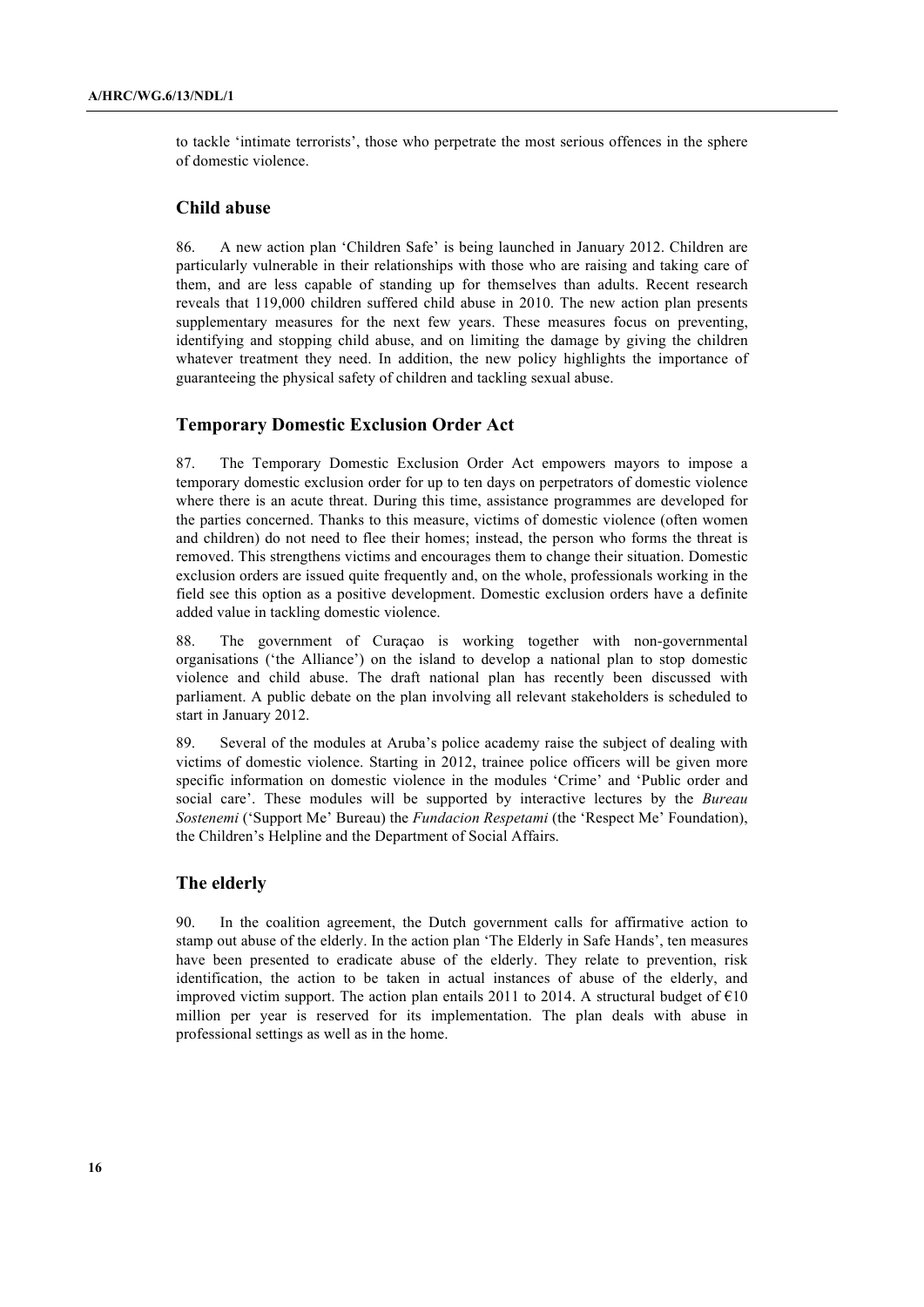# **X. Trafficking in persons**

91. Eradicating trafficking in human beings (THB) is one of the priorities of the Dutch government, and a wide range of measures and activities have been initiated to tackle this problem effectively.

92. The mandate of the Task Force on Human Trafficking, established in 2008, was renewed until 2014 and its membership expanded. It consists of representatives of five ministries, the Public Prosecution Service, the police, the Immigration and Naturalisation Service (IND), the Royal Netherlands Marechaussee (KMar), three mayors (Alkmaar, Utrecht, The Hague; Amsterdam is to join in the near future), one deputy mayor (Rotterdam), the judiciary, the National Rapporteur on THB, and the NGO Comensha. The Netherlands is a strong believer in the power of a multidisciplinary approach to combating crime, including THB. A traditional law enforcement response to THB is not enough. In order to tackle THB effectively, organisations such as the KMar, IND and local governments must also play their part. The Task Force has approved a new Action Plan for the period 2011-2014. One of the aims of the Action Plan is to involve even more organisations in the fight against THB.

93. On 9 June 2009, Parliament passed a bill which increases the maximum penalties for trafficking in human beings. The change increased the maximum penalty for the basic crime from 6 to 8 years imprisonment; 10 years if two or more persons are acting in concert; 15 years in case of serious bodily injury; 18 years if the offence resulted in a person's death. A bill to raise the maximum penalties for THB further will be submitted to parliament in 2012.

94. The government has submitted a bill to parliament that will tighten the regulation of prostitution, in particular the licensing requirements for brothels and other sex establishments, and improve government oversight. Employers who do not comply with licensing requirements can be prosecuted. Clients who circumvent the new system can also be prosecuted. The stricter regulations are expected to have a strong deterrent effect on traffickers and help prevent exploitative practices. This approach is also likely to reduce demand. In addition, the bill increases the required minimum age for legal prostitution from 18 to 21. The bill has been passed by the House of Representatives and currently awaits approval by the Senate.

95. In December 2011 a comprehensive action plan was launched to address the issue of young men, referred to in Dutch by the term 'loverboys', who use persuasive techniques to force vulnerable girls into prostitution. The action plan focuses on raising awareness, empowering girls, stepping up action to combat the 'loverboy' phenomenon across the board, and improving the system of care and shelter for victims.

96. In 2005 the article on trafficking in human beings in the Dutch Criminal Code was broadened to incorporate the definition of the Palermo protocol, which refers to both sexual and labour exploitation as well as the removal of organs. Since then, the number of cases of labour exploitation has increased yearly: from 26 victims in 2007 to 135 in 2010; and more male victims have been identified: over 100 in both 2009 and 2010.

97. In 2010 a campaign was held to draw the attention of the general public, unions, employers and civil servants to labour exploitation, through advertisements on for example websites connected with farming and the construction industry, and articles in free local papers. This led to several reports of suspicious situations.

98. The Netherlands cooperates closely with the main source countries of victims of trafficking, such as Nigeria. In response to information received that Nigerian minors were disappearing from refugee centres, a major investigation was launched in October 2006.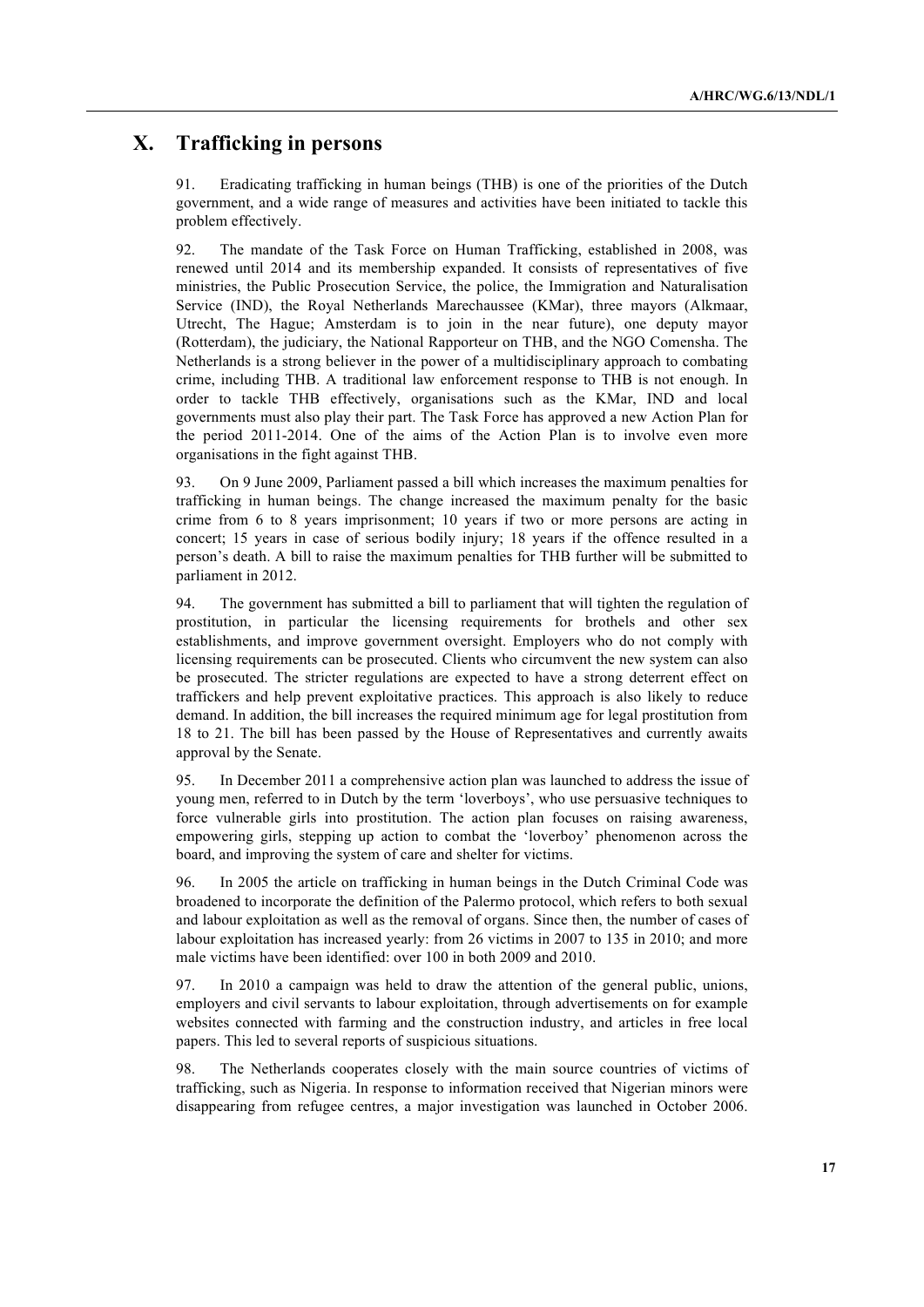The investigation established that traffickers were temporarily housing underage Nigerian women in refugee shelters in the Netherlands (by forcing them to claim asylum) in order to take them to Southern Europe and force them to work as prostitutes. Ten other countries were involved in the investigation, which led to 32 arrests and searches in eight countries in November 2007 and a further 51 arrests in Italy in January 2008.

99. A pilot project on 'protected reception' for unaccompanied minor asylum seekers at risk of trafficking was started on 1 January 2008, and last year these protected reception centres became the norm. Potential victims are placed in different small-scale locations, with extra security measures and personnel.

100. The new Criminal Code of Curaçao that entered into effect in November 2011 makes trafficking in human beings a criminal offence. A public information campaign was conducted to inform the general public about the changes in the new Criminal Code, both in general and specifically in relation to trafficking in human beings. A campaign to alert the general public to the existence of this trade has been going on for several years. Since 2007, Curaçao has had a multidisciplinary working group on the subject, which conducts activities such as organising public information campaigns. In 2009, for instance, a campaign was held to make teenage mothers aware of the dangers of so-called 'loverboys'; there were lessons at vocational secondary schools (VSBO schools) and television programmes. In 2011 a documentary was broadcast on the subject, and a leaflet on trafficking in human beings was made available to the general public. Since 2008, there has been a Memorandum of Understanding between the justice ministers in the Kingdom of the Netherlands under which they combine their efforts to combat the smuggling and trafficking of human beings.

### **Child pornography, trafficking in children, and child sex tourism**

101. The mandate of the National Rapporteur on Trafficking in Human Beings has been expanded to include child pornography. The first report on this issue was published in October 2011. The National Rapporteur concludes that child pornography is almost always a one-on-one situation involving sexual violence against children and cannot be detached from this crime. She recommends developing an integrated approach to sexual violence against children, including child pornography. The Dutch government is working out the details of her recommendations as part of its action plan against child abuse for the period 2012–2016.

102. In her seventh report on trafficking in human beings, the National Rapporteur again devoted attention to the trafficking of children. The number of underage victims of trafficking fell from 199 in 2007 to 169 in 2008, and to 111 in 2009.

103. In January 2010 the Minister of Justice launched a child sex tourism awareness campaign 'Break the silence' informing Dutch tourists that child sex abuse is a criminal offence, and that they can report suspect situations to a special website (www.meldkindersekstoerisme.nl). The Minister of Justice and the Dutch association for the tourism industry (ANVR) also agreed to cooperate more closely to prevent child sex tourism. Since 2007 the Dutch authorities have organised national action days at Schiphol Airport, during which passengers arriving from source countries of child sex tourism are checked for child pornography. The Netherlands also took part in an international action day in March 2011 coordinated by Europol, together with the UK, Germany and Sweden.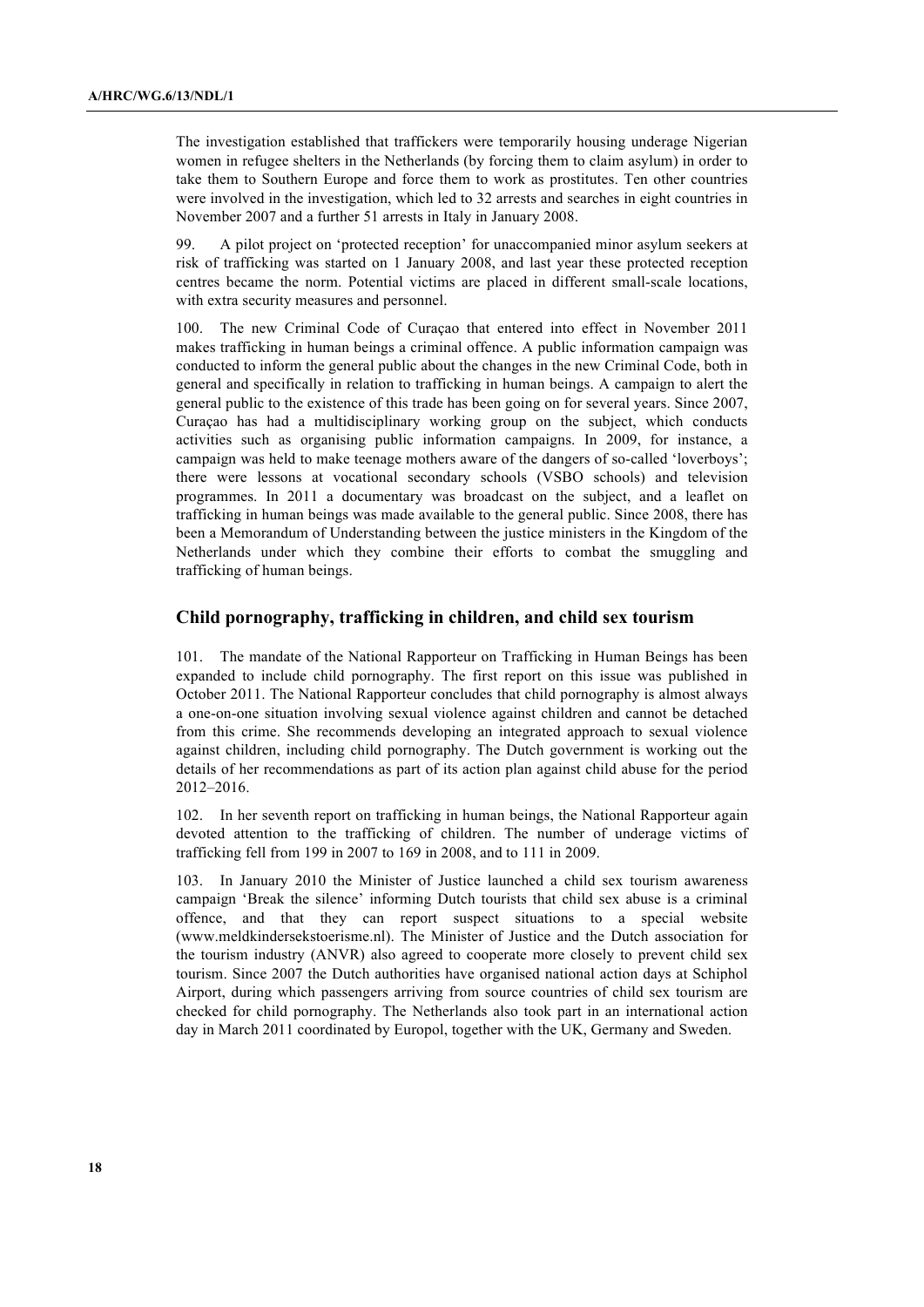# **XI. Refugees and asylum seekers**

## **Asylum procedure**

104. A quick and carefully considered decision on an asylum application is in the best interests of the asylum seeker. In July 2010 the 48-hour accelerated procedure was replaced by a general procedure lasting eight days. Before the eight-day procedure starts, there is a rest and preparation period of six days, during which asylum seekers can rest and are prepared (and can prepare themselves) for the asylum procedure. During this period there is no contact between the Immigration and Naturalisation Service (IND) and the asylum seeker. In this period, all asylum seekers are informed on their rights and what they can expect by the Dutch Refugee Council. Matters such as asking for a female interpreter and the importance of not omitting anything that might be relevant are all dealt with. The asylum seekers also have free legal assistance and their legal adviser, who stays with them throughout the procedure, also has time to prepare. A health check before the general asylum procedure starts ensures that the IND takes any medical problems, including psychological, into account.

105. The revised asylum procedure does not result in all asylum claims being settled within 8 days. If there is a need for further examinations or investigation, the asylum application will be dealt with in the extended procedure. Within the revised asylum procedure, the court can take into account new facts and circumstances such as a change in the conditions of the country of origin, even if these changes postdate the IND's decision. Asylum seekers also have the possibility of appeal, and can subsequently go to the European Court of Human Rights. Asylum seekers whose initial asylum applications have been refused at the reception centre and in the extended procedure are accommodated for a period of four weeks. The court will generally rule on their appeals within this period. The Netherlands therefore takes the view that the revised asylum procedure contains sufficient safeguards to guarantee a meticulous, full and fair determination, and due process.

106. The revised asylum procedure will be evaluated three years after implementation (in 2013). In this evaluation, all aspects of the procedure, including 'full and fair determination and due process' will be examined. The evaluation will also include the views of the parties involved, including the Dutch refugee council and the legal profession.

The Netherlands wishes to emphasise that numerous safeguards apply to exceptional situations in which the use of limited and proportional force in the expulsion of aliens is permissible. An independent committee supervises the return process, including forced expulsions and the use of force. Every year it concludes that there is no systematic use of excessive force in the expulsion process. The committee also makes recommendations to further limit the need for the use of force in individual cases. These recommendations are always used to continue improving the process of return and forced expulsions.

## **Criminalisation of illegal residence**

108. Criminalising illegal residence is not an end in itself. It is expected to have a deterrent effect on illegal immigrants or people planning to bring immigrants to the Netherlands illegally.

109. Illegal residence is defined as a minor offence. Providing humanitarian assistance or support to illegal residents is not defined as a criminal offence in the form of complicity. Children who are illegally resident in the Netherlands can continue to attend school, and illegal residents can continue to receive any necessary medical care. Nothing has changed in this respect. The criminalisation of illegal residence is aimed at aliens who are adults.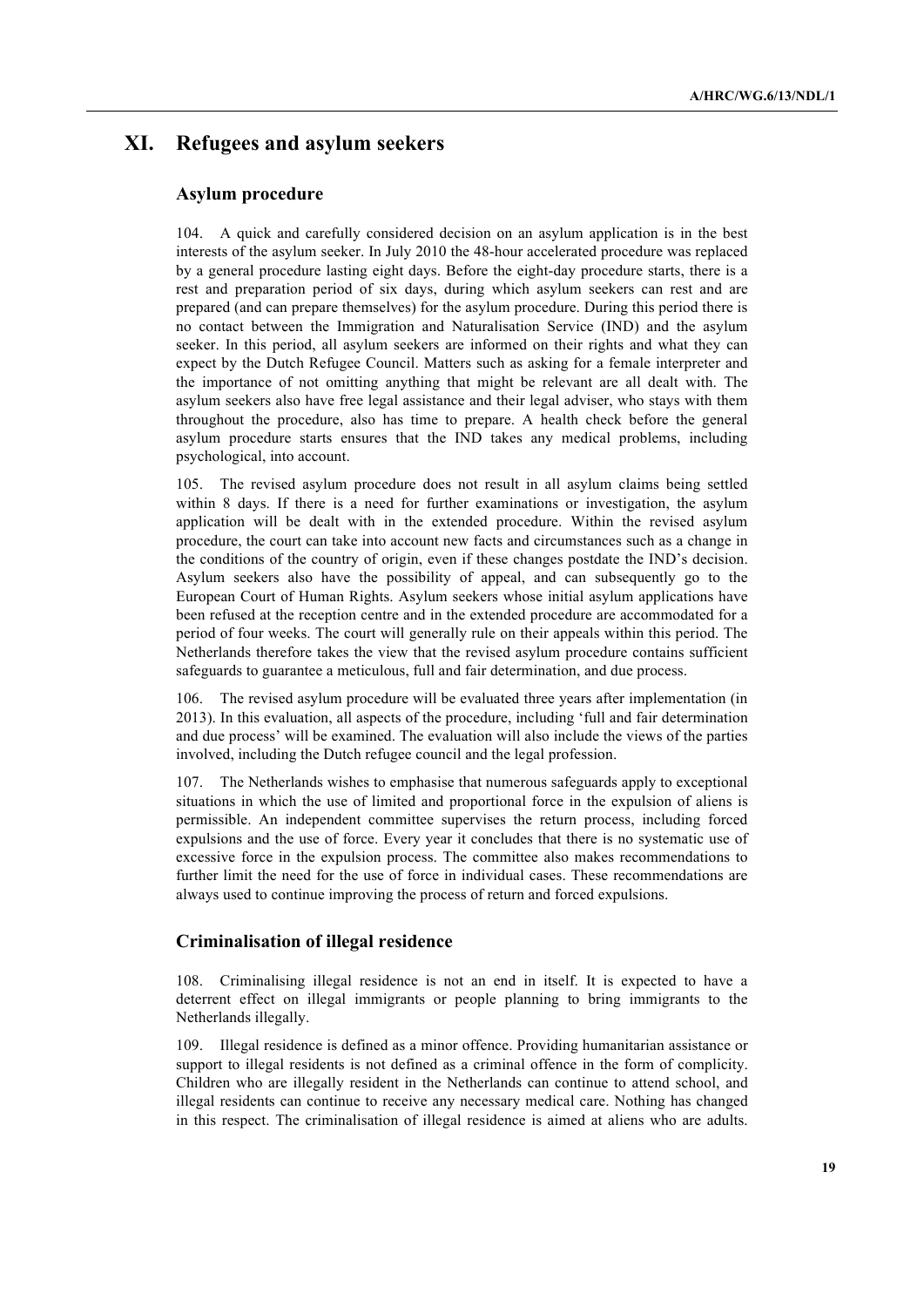Clearly, minor children, who are subject to their parents' authority, cannot be criminally liable for their illegal residence.

110. It is envisaged that those convicted of illegal residence will be sentenced to pay a second-category fine, which is a maximum of  $63,800$  but generally much less (more likely a few hundred euros) or a maximum period of four months detention. Departure takes precedence over punishment. A sentence imposed solely for illegal residence must never impede or delay a person's departure. The principle is that illegal residence will be punished with a fine. When detention is imposed instead of payment, expulsion – where possible − will take precedence.

# **XII. Education**

111. The previous reports noted that since 2006 primary and secondary schools in the Netherlands are required by law to promote good citizenship and social integration. This obligation is general in character, and implicitly includes human rights. A number of fundamental values and basic human rights principles are incorporated into the education inspectorate's supervisory framework for good citizenship and integration.

112. Objectives such as good citizenship, human rights and children's rights education are inherent in the attainment targets for primary and secondary education without being explicitly listed as such. Attainment target 47 for secondary education states that pupils should learn to put current global tensions and conflicts in context, and should learn about their repercussions at all levels, the importance of human rights and the significance of international cooperation. Schools are expected to strive towards the attainment targets in educational curricula at all levels. How they do this is the responsibility of the school. To support schools, a curriculum proposal has been developed that incorporates human rights education into a model curriculum for teaching good citizenship.

113. The Dutch government supports the Alliance of School Citizenship Education Panels, through which researchers, curriculum developers, schools and the inspectorate help educational institutions offer programmes concerning identity. The statutory introduction on 1 August 2011 of a system providing for secondary pupils to undertake placements at non-profit or voluntary organisations is another way to engage in citizenship education.

114. The education inspectorate's annual reports have observed that schools are fulfilling their responsibility to offer citizenship education, but that few of them have developed clear plans in this area. Extra measures will be needed to achieve the ambitions. The Education Council of the Netherlands has been asked to issue an advisory report to the government on additional ways of helping schools to meet their responsibilities in citizenship education. It will also address the relationship between citizenship education and human rights education in this report, which is expected in the spring of 2012.

## **Human rights education and awareness promotion in Aruba**

115. The government of Aruba is striving to prevent stereotyping and to encourage teaching about equality, in all curricula from nursery level to secondary vocational education. In primary schools they are grouped under 'movement and health', in general secondary education they are part of 'social studies', and in secondary vocational education they are taught under the heading of 'personal and social education'. Aruba has developed its own teaching material for each of these courses, so that the content is appropriate to the Aruban context and ties in as closely as possible with the pupils' perception of their environment.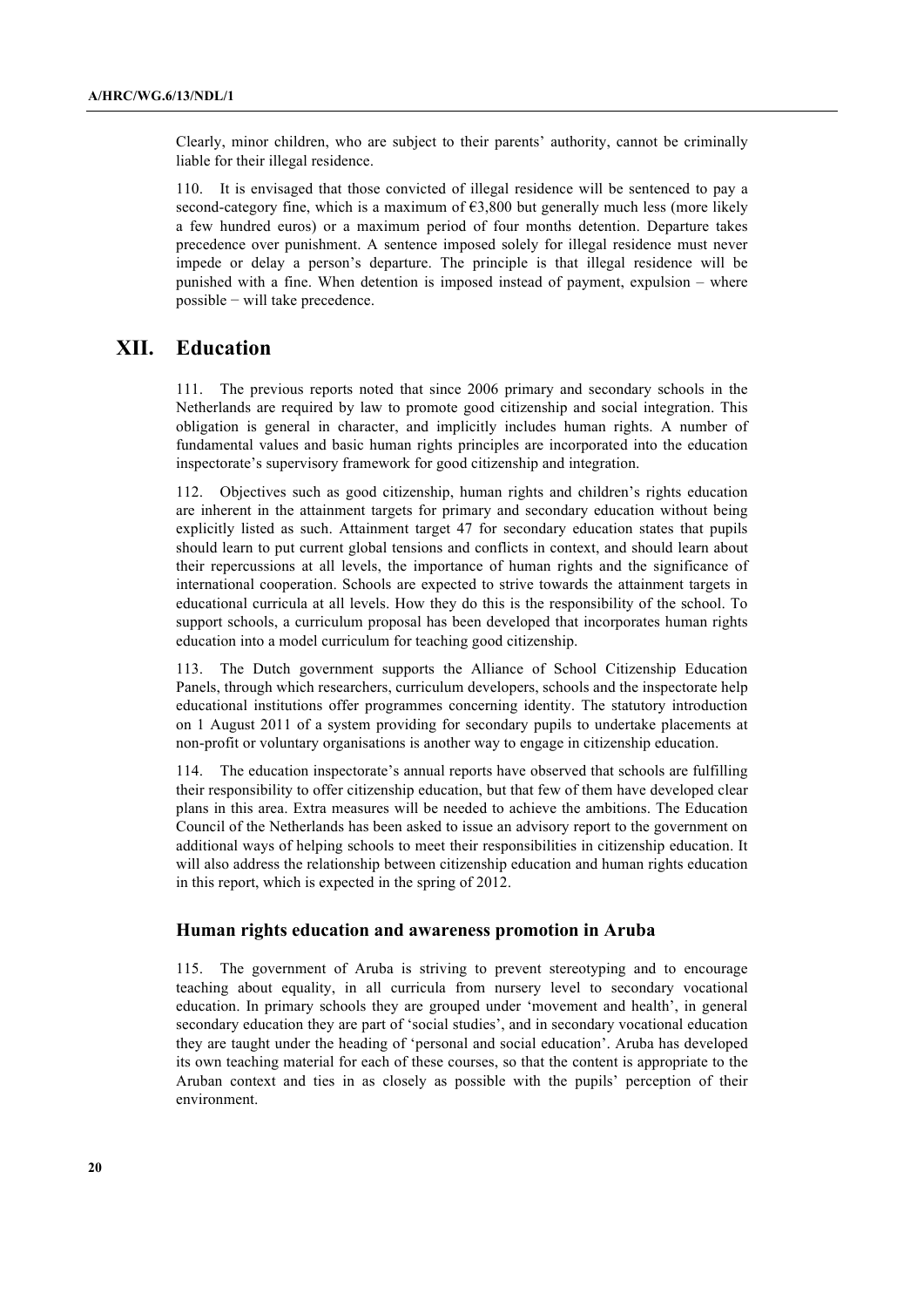116. A subject specifically covered during the training for cadets at the Police Training Institute is the significance of human rights in relation to the work of the Aruban police force. Human rights define the standard of conduct that police officers must observe when performing their duties. This standard applies both directly (through case law) and indirectly (the spirit of the provisions).

117. The government, in cooperation with a group of citizens, took the initiative to establish the 'Fundacion Respeta Bida...semper corda' (Foundation Respect Life ..always remember), which aims to promote tolerance, solidarity, freedom and equality for all and to combat racism, anti-Semitism and xenophobia. The first major project of the Foundation was the unveiling in June 2011 of a statue of Anne Frank to commemorate the victims of the Second World War. With this unveiling, the government also wishes to transmit a message for the future − a message of love and courage, and of the dangers of discrimination and exclusion. It is intended that schools should incorporate this message into their teaching programme, and a visit to the statue would be an appropriate part of this. The Anne Frank House in the Netherlands will be helping schools to develop these teaching packages. In addition, an exhibition on the life of Anne Frank was held in the autumn of 2011.

### **Compulsory education on St Maarten**

118. In September 2009, St Maarten started implementing the compulsory education ordinance. Under this legislation, all children residing in St Maarten between the ages of four and eighteen must attend school. The ordinance has introduced a change for the better for undocumented children residing in St Maarten. St Maarten chose to implement the law in stages. Stage 3 is currently in progress. This means that the government must ensure that all children residing in St. Maarten, who are aged from four to twelve years of age and who should be attending school, are in fact given access to formal education. In the next two school years, stages 4 and 5 will be implemented, covering the ages thirteen to fifteen, and sixteen to eighteen, respectively.

# **XIII. Other recommendations**

## **Evaluation of anti-terrorism measures**

119. In the Netherlands, draft legislation, including proposed counterterrorism measures, must be scrutinised for compatibility with *inter alia* fundamental rights enshrined in national and international law. The explanatory memorandum accompanying draft legislation includes a report on this scrutiny. In addition, the application of measures may in practice be reviewed by an independent court or other institutions, such as the National Ombudsman. Partly in response to a request from the House of Representatives, the Netherlands – as one of only a handful of countries worldwide – completed an evaluation of its counterterrorism measures in 2011 and sent the findings to Parliament. From this evaluation, including the examination by legal scholars conducted as part of it, the conclusion emerged that the Netherlands' counterterrorism measures are compatible with human rights. The Netherlands will repeat this evaluation every five years.

## **Scope of freedom of expression**

120. Everyone has the right to exercise their constitutional rights. However, most constitutional rights are not absolute. One person's fundamental freedom − such as the right